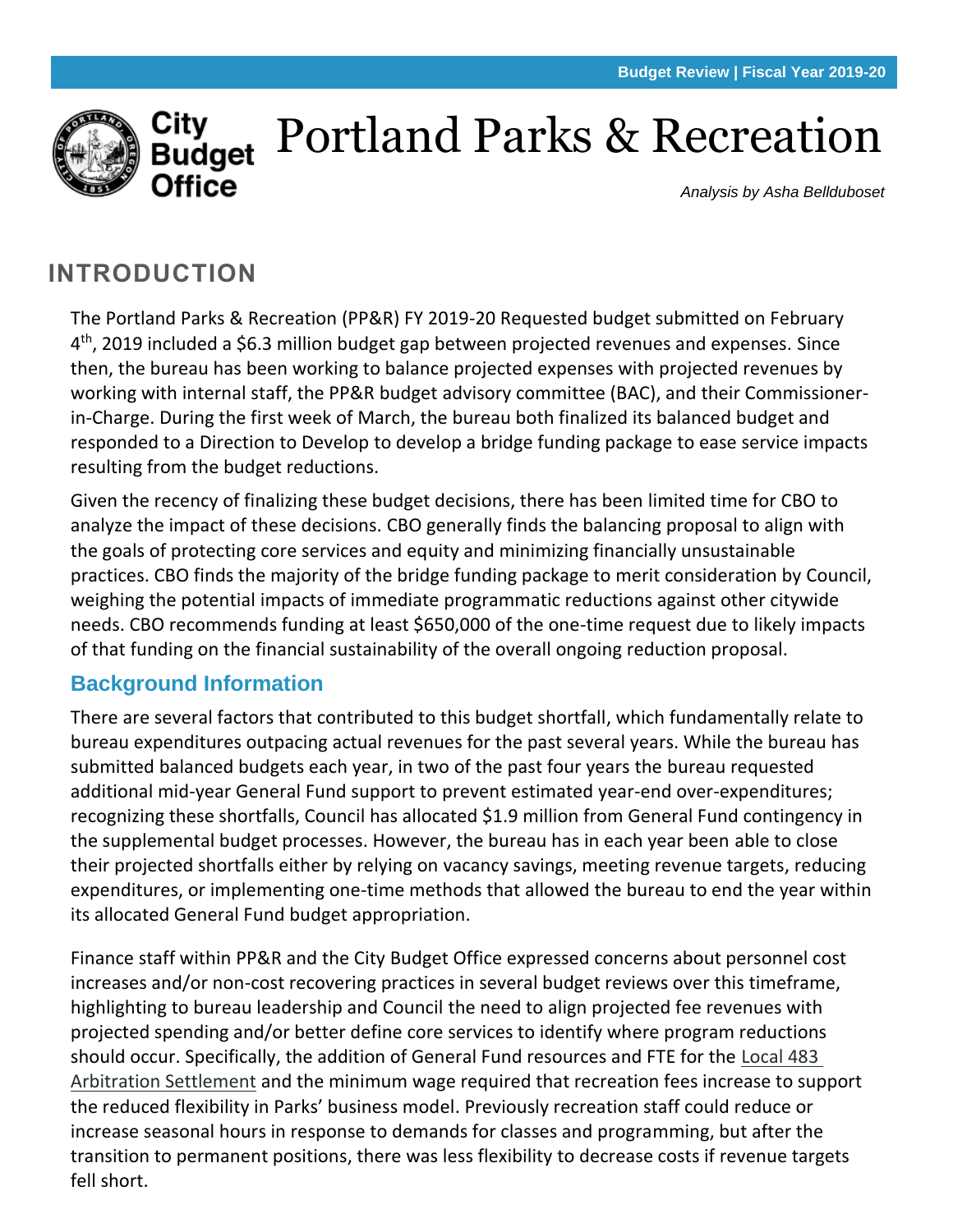PP&R had previously handled structural deficit issues with one-time strategies, but in December 2018 building the FY 2019-20 budget—it became clear that the budget gap was too large to handle with one-time strategies. These budget issues also coincided with transitions in bureau and staff leadership, which led to further complexity in the budget timeline.

# **CBO Analysis Framework**

Due to the magnitude of the funding gap, the bureau was not able to submit a balanced budget with gap-closing solutions until early March. While CBO has not had sufficient time to provide thorough analysis on each proposed adjustment, CBO focused its assessment of the changes on the bureau's ability to achieve three goals CBO finds critical to supporting PP&Rs' long-term fiscal health: (1) retain core services and invest in programs with quantifiable outcomes, (2) continue to invest in equitable services, and (3) minimize fiscally unsustainable practices. The relationship of these goals to the bureau's current and future budget proposals is summarized below.

## **Retain core services and invest in programs with quantifiable outcomes**

In deciding where to allocate limited General Fund resources, it remains important that PP&R continue to define what is considered "core" programming in contrast to services that are no longer part of the bureau's strategic, long-term plans. This process of defining core programming is underway, but unfortunately, final conclusions have not yet been reached. Specifically, currently underway are several key planning documents, the conclusion of which will clarify which areas of PP&R services are essential to planning. These planning efforts include the level of service study, the cost-recovery plan, the long-term financial sustainability plan, and the next vision document – the successor of the 2020 Vision Plan. CBO notes that the bureau received \$450,000 in FY 2018-19 to advance these planning efforts. Additionally, the FY 2017-18 Adopted budget directed Parks to [develop a long-term financial sustainability plan.](https://www.portlandoregon.gov/cbo/article/649444#page=80)

In addition to investing in core programming, CBO reiterates that performance metrics are essential in understanding whether programs are achieving intended outcomes. Given the scarcity of General Fund resources, it is incumbent that the City invests in those programs for which data supports its effectiveness. To this end, CBO continues to seek performance data that informs these tradeoff decisions and notes areas where there is insufficient data to inform a decision.

Moreover, the most useful performance data will include more than visitation counts, but also include data on the number of unique users, available demographic information, and critically, where users' experiences align the strategic goals of the program. For example, it may not be the best use of scarce resources to continue to invest in a community center that is highly utilized by only a small number of Portlanders for services that offered and can be afforded elsewhere.

#### **Invest in equitable services and outcomes**

Given the scarcity of resources, it is critical that General Fund dollars are allocated cost efficiently so that the parks system remains broadly accessible to Portlanders and resources are not used to subsidize programming for a small number of unique users when these resources could be reallocated to expand accessibility. Moreover, understanding the demographic, socio-economic,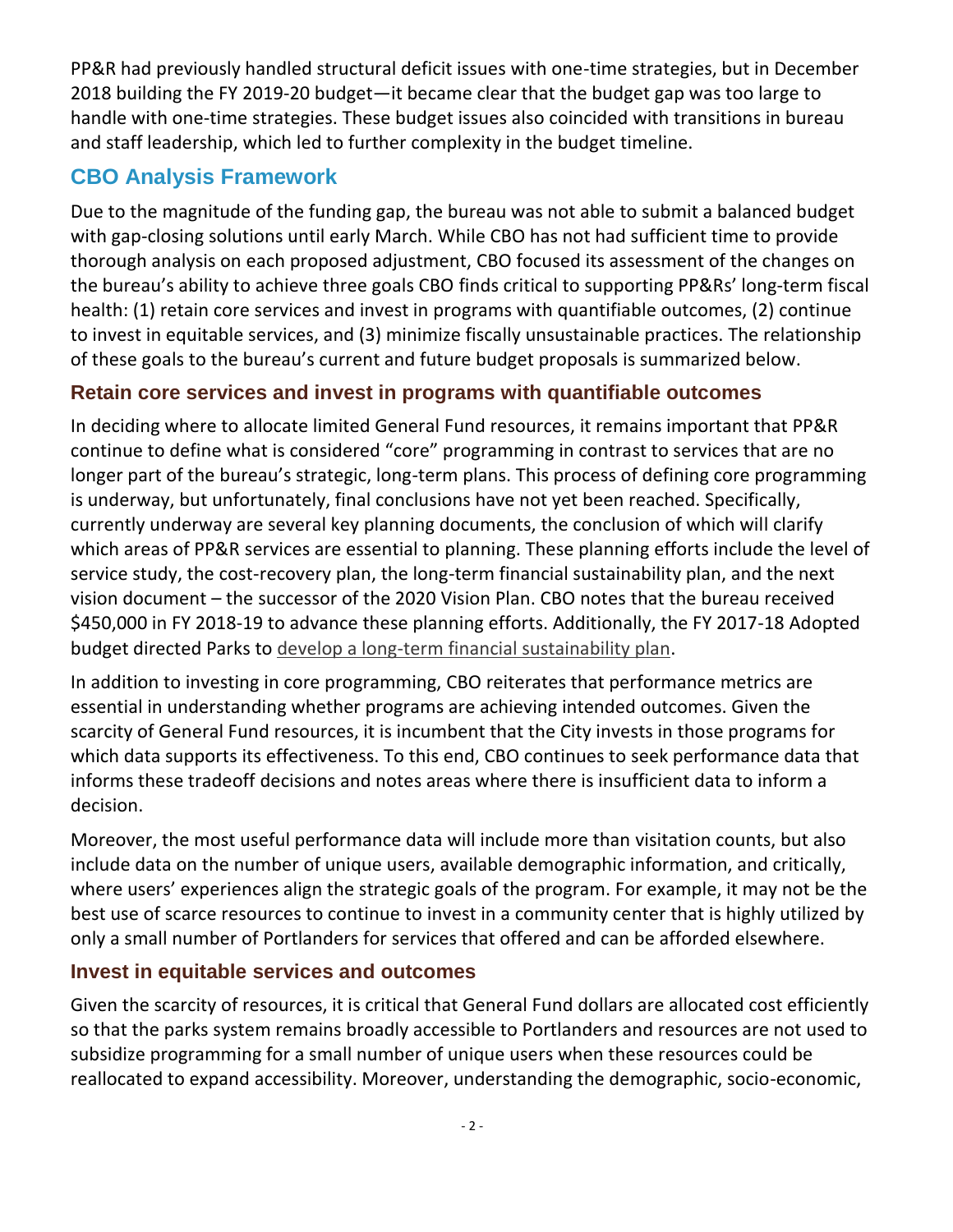and abilities of users is critical in informing whether General Fund subsidies negatively impact underrepresented communities and/or disproportionately benefit users who have the ability to pay higher fees or purchase recreation services elsewhere. PP&R has continued to consider these equity questions through their budget balancing process, but CBO notes that there is often little available data on users, making it difficult to objectively evaluate the impact of these reductions. Where conclusions can be reasonably drawn, CBO has noted these impacts.

A significant amount (\$2.7 million) of the proposed General Fund reallocations come from reductions and realignments to community center programs and offerings. These activities are funded by user fees but nearly all of the programs are also supported by General Fund resources. Depending upon the program, this General Fund subsidy per participant can vary. For the programs which demand a large General Fund subsidy, the bureau should ensure that resources are furthering bureau equity goals.

## **Minimize fiscally unsustainable practices**

To get onto a path of fiscal resiliency, the bureau needs to identify and correct for current practices, programs, and projects that are financially unsustainable. Ultimately, this may require an entire reevaluation of the bureau's business model which is outside of the scope of this years' budget process. In the near term, the bureau should look to improve cost recovery practices and enhance practices that address the bureau's major maintenance and infrastructure backlog.

#### **Ensure adequate cost recovery of fee-based programs**

A prominent issue leading to the budget shortfall is the need for fee-based programs to either sufficiently recover costs associated with providing those programs or for Council to approve greater levels of General Fund subsidy. Over the past five years, personnel costs within Recreation Services have increased, increasing the cost of programming and requiring either a corresponding increase in program fees or an additional General Fund subsidy. In the past, fee increases have not kept pace with program costs, resulting in revenues being less than budgeted expenses. Looking forward, PP&R will need to continue to project program costs and determine whether it is feasible to balance outyear costs with expected fee increases or whether the necessitated fee increases will dissuade users from this using this service.

CBO continues to recommend that the bureau's cost-recovery policy sets service goals that align with the pricing/cost recovery targets while also accounting for the price elasticity of low-income residents in the context of the City's overall equity goals. Options to address these cost recovery targets and service goals may include reducing program expenses or increasing fee subsidies via scholarships or other means-tested options, potentially resulting in a more complex fee structure. Notably, in FY 2016-17, Parks received one-time funding for a program manager to implement the updated policy changes to the scholarship program.

#### **Address the major maintenance backlog**

According to the latest [Asset Management report,](https://www.portlandoregon.gov/cbo/article/654352) PP&R currently requires \$25.8 million in increased funding *annually* to maintain existing assets. Deferred maintenance of these assets creates intergenerational inequity, as future generations will need to pay more to maintain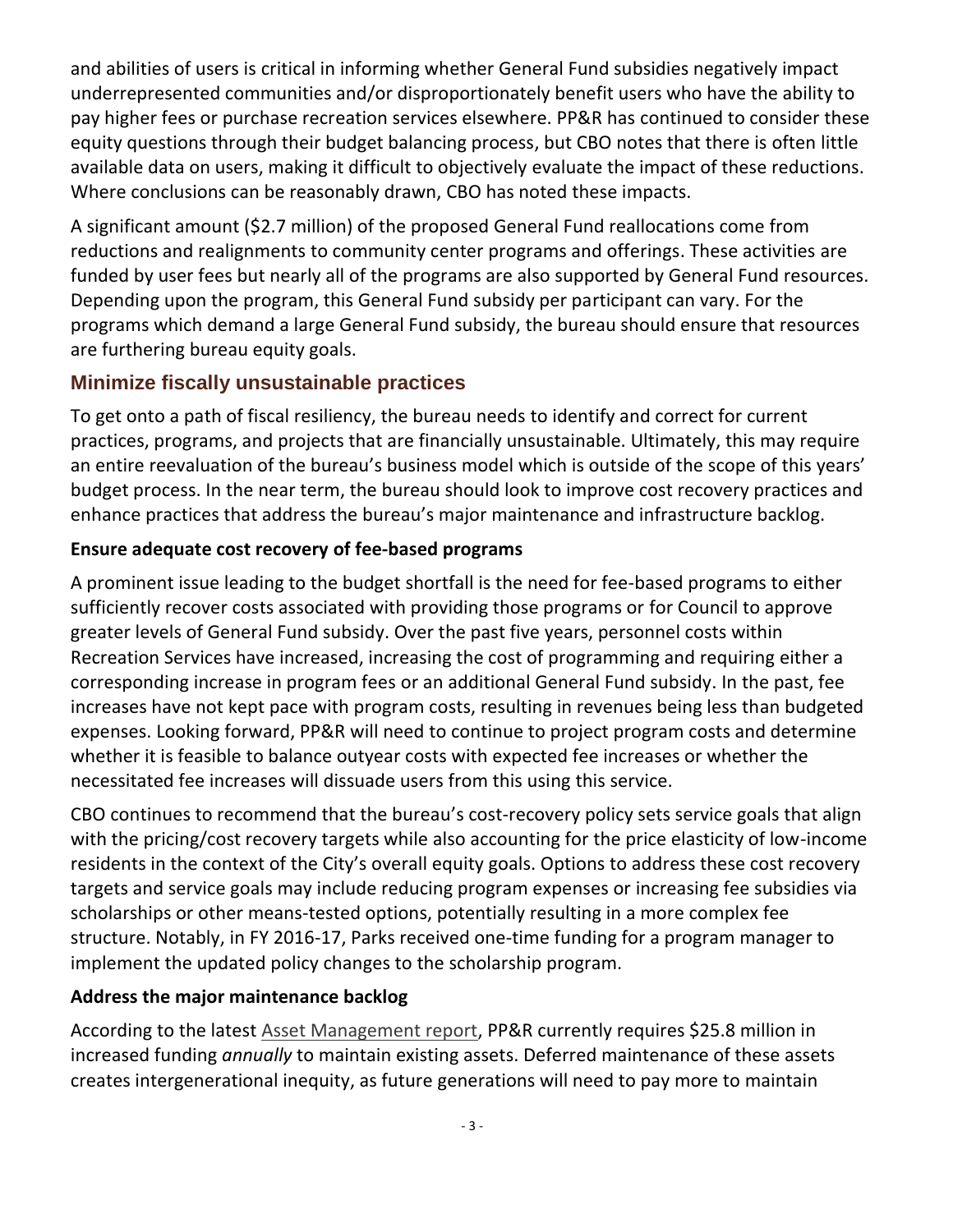current assets in good condition or receive less service. Asset managers across the City – and the City's Planning and Development Directors – have acknowledged that divesting from certain assets is a critical tool in helping the City adequate maintain current service levels.<sup>1</sup> In prior reviews, CBO has noted that nearly all of PP&R's community centers require major maintenance improvements; some of these centers require significant investments in order to maintain current service levels. CBO has highlighted areas where General Fund resources have been reallocated to programs that are housed in assets which require significant major maintenance investments. While these programs may be viable in FY 2019-20, CBO notes that PP&R will need to continue to evaluate whether these programs are fiscally sustainable over the long-term, given the related major maintenance needs of the programs.

# **PP&R'S BALANCING PLAN**

To balance the projected \$6.3 million gap between revenues and expenses, PP&R has submitted 26 adjustments that would reduce, realign, and eliminate expenditures throughout operations in four of the five bureau Divisions including: Assets & Development; Operations & Strategies; Land Stewardship; and Recreation Services. PP&R's combined balancing package primarily reduces expenditures by eliminating 56.06 net Full-Time Equivalent (FTE) positions and by reallocating General Fund resources of \$2.6 million. Within these reductions and reallocations, community center closures and transitions are the largest component, accounting for \$2.7 million of the \$6.3 million gap.

The Recreation Services division is structured to receive 50% of its resources from fee revenues. As a result of costs continuing to outpace fee revenues, the Recreation Services has a projected gap of \$4.5 million in its \$32.8 million annual budget, representing 71% of the bureau's total identified budget shortfall. As a result, PP&R is proposing major program realignments and expense reductions in this division. The proportion of the revenue gap associated with regional community centers signals the critical need for updated programmatic changes. Proposed changes are underscored by a number of bridge funding requests to support planning efforts and management work to determine more effective operations. As these efforts progress, the Recreation Division must also balance affordability with access.

The bureau determined that it would approach balancing by maintaining core services by reallocating \$813,000 from other programs into these core programs. Prioritized programs include Inclusion Services, programs for Seniors and people with disabilities, PP&R-run SUN schools, Outdoor Pools & aquatics administration, Summer Free for All (SFFA), and athletic administration and Fields. In addition, PP&R will continue current service levels and St. Johns Community Center, Woodstock Community Center.

PP&R approached this budget proposal using the values of equity, safety, and maintenance. At its March  $6<sup>th</sup>$  BAC meeting, the bureau stated that it approached the reductions through a lens of looking at the impact on communities of color, refugees, and other vulnerable communities and

 $\overline{a}$ <sup>1</sup> 2018 City Infrastructure and Investment Needs presentation; Citywide Asset Report update. <https://www.portlandoregon.gov/cbo/article/714613>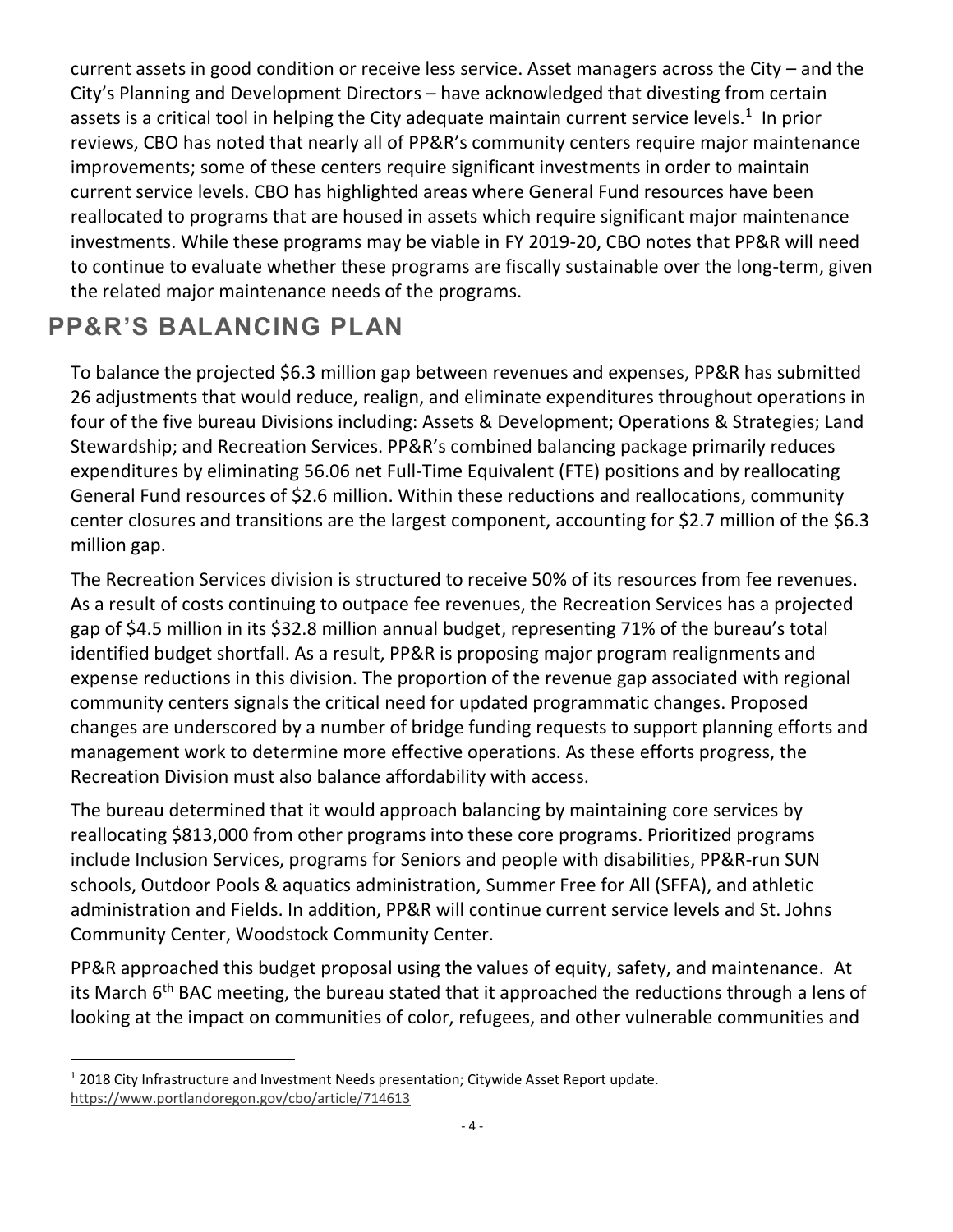determined service reductions based on BAC discussions and priorities and Division managers. In addition, the bureau considered safety when reallocating resources away from maintenance needs.

An overview of the balancing plan is provided below.

|                                                                |                |                  |                  | <b>Net FTE</b> |                |                      |
|----------------------------------------------------------------|----------------|------------------|------------------|----------------|----------------|----------------------|
| <b>Package Description</b>                                     | <b>Expense</b> |                  | <b>Revenue</b>   | Change         |                | <b>Total Savings</b> |
| <b>Eliminate Planner Position</b>                              | \$             | (125, 696)       |                  | $-1$ \$        |                | 125,696              |
| Eliminate Engineering Assistant Position                       | \$             | (57, 629)        |                  | $-1$ \$        |                | 57,629               |
| <b>SUBTOTAL Assets &amp; Development</b>                       | \$             | (183, 325)       |                  | $-2$ \$        |                | 183,325              |
| Reduce Partner Pass-Throughs by 5%                             | \$             | (69, 149)        |                  |                | $0\vert\;$ \$  | 69,149               |
| Eliminate Financial Analyst Position                           | \$             | (131,600)        |                  | $-1$           | \$             | 131,600              |
| Eliminate Customer Service Representative Position             | \$             | (63, 835)        |                  | $-1$           | \$             | 63,835               |
| Reduce Ranger Program Staffing                                 | \$             | (315, 943)       |                  | $-2$           | $\zeta$        | 315,943              |
| <b>Realign Analyst Position</b>                                | \$             | (115, 884)       |                  | $-1$           | \$             | 115,884              |
| One-time Use of Innovation Trust Fund                          | \$             | (128,000)        |                  | $\mathbf{0}$   | $\zeta$        | 128,000              |
| Reduce Property External M&S                                   | \$             | (14, 361)        |                  | $\mathbf{0}$   | $\zeta$        | 14,361               |
| Recover Indirect Funding from Interagency Agreements           | \$             | (117,500)        |                  | $\mathbf{0}$   | \$             | 117,500              |
| Eliminate Equity & Inclusion Coordinator Position              | \$             | (118, 291)       |                  | $-1$           | \$             | 118,291              |
| <b>SUBTOTAL Operations and Strategies</b>                      | \$             | (1,074,563)      |                  | $-6$ \$        |                | 1,074,563            |
| New Interagency Agreement for Natural Area Maintenance         | \$             | $117,500$ \$     | 367,500          | $\overline{0}$ | Ŝ.             | 250,000              |
| Eliminate Transit Mall Planter Maintenance                     | \$             | (136, 121)       |                  | $-1$           | Ŝ.             | 136,121              |
| Reduce Mowing of Non-Athletic Fields                           | \$             | (99, 676)        |                  | $-1$ \$        |                | 99,676               |
| Reduce Support for Training, Sustainable Landscapes, M&S       | \$             | (81, 450)        |                  | $\overline{0}$ | -\$            | 81,450               |
| Increase Revenue Projection for Parking                        |                |                  | \$<br>35,000     | $\overline{0}$ | \$             | 35,000               |
| <b>SUBTOTAL Land Stewardship</b>                               | \$             | $(199, 747)$ \$  | 402,500          | $-25$          |                | 602,247              |
| One-time Funding for Columbia Pool                             | \$             |                  | \$<br>453,428    | $\overline{0}$ | Ś.             | 453,428              |
| Realign Teen Services and Montavilla Community Center          | \$             | $(649, 467)$ \$  | (51, 976)        | $-2.5$ \$      |                | 597,491              |
| Close Laurelhurst Dance Studio                                 | \$             | $(137, 646)$ \$  | (58, 734)        | $-1$           | S.             | 78,912               |
| Partnership Transition at Community Music Center               | \$             | $(18,978)$ \$    | 47,199           | $-1$           | Ŝ.             | 66,177               |
| Transition Funding for Multnomah Arts Center                   |                |                  | \$<br>531,257    | $\overline{0}$ | \$             | 531,257              |
| Realign Urban Parks Programming                                | \$             | (150, 797)       |                  | $-1$           | \$             | 150,797              |
| Model Change/Closure for Small Community Centers               | \$             | $(1,380,811)$ \$ | (911, 236)       | $-11.5$ \$     |                | 469,575              |
| Realign Large Community Centers                                | \$             | $(2,106,774)$ \$ | (790, 049)       | $-24.56$ \$    |                | 1,316,725            |
| Reduce Support for Peninsula Park Community Center             | \$             | (35, 351)        |                  | $-1$ \$        |                | 35,351               |
| Reduce Relay Resources (Janitorial) Contract                   | \$             | (158, 396)       |                  | $0\vert$ \$    |                | 158,396              |
| Consolidate Citywide Recreation and Recreation Support Systems | \$             | (640, 756)       |                  | $-3.5$ \$      |                | 640,756              |
| <b>SUBTOTAL Recreation</b>                                     | \$             | $(5,278,976)$ \$ | (780, 111)       | $-46.06$ \$    |                | 4,498,865            |
| UF - Technical Adjustment                                      | \$             | 56,122           |                  |                | \$             | (56, 122)            |
| <b>SUBTOTAL Urban Forestry</b>                                 | \$             | $56,122$ \$      |                  |                | 0 <sup>5</sup> |                      |
| <b>BUREAU TOTAL</b>                                            | Ś              | (6,680,489)      | -Ś<br>(377, 611) | $-56.06$ \$    |                | 6,359,000            |

*Figure 1: The PP&R Reduction Proposals for FY 2019-20 Requested Budget*

The balancing package submitted by PP&R assumes one-time General Fund discretionary resources, totaling \$984,685, to backfill costs for Columbia Pool and for Multnomah Arts Center as requested in its balancing package. Should these funds not be approved, the bureau will need to immediately find alternative funding sources or discontinue services.

# **CBO ANALYSIS**

PP&R approached this budget shortfall by identifying areas to lower expenses in addition to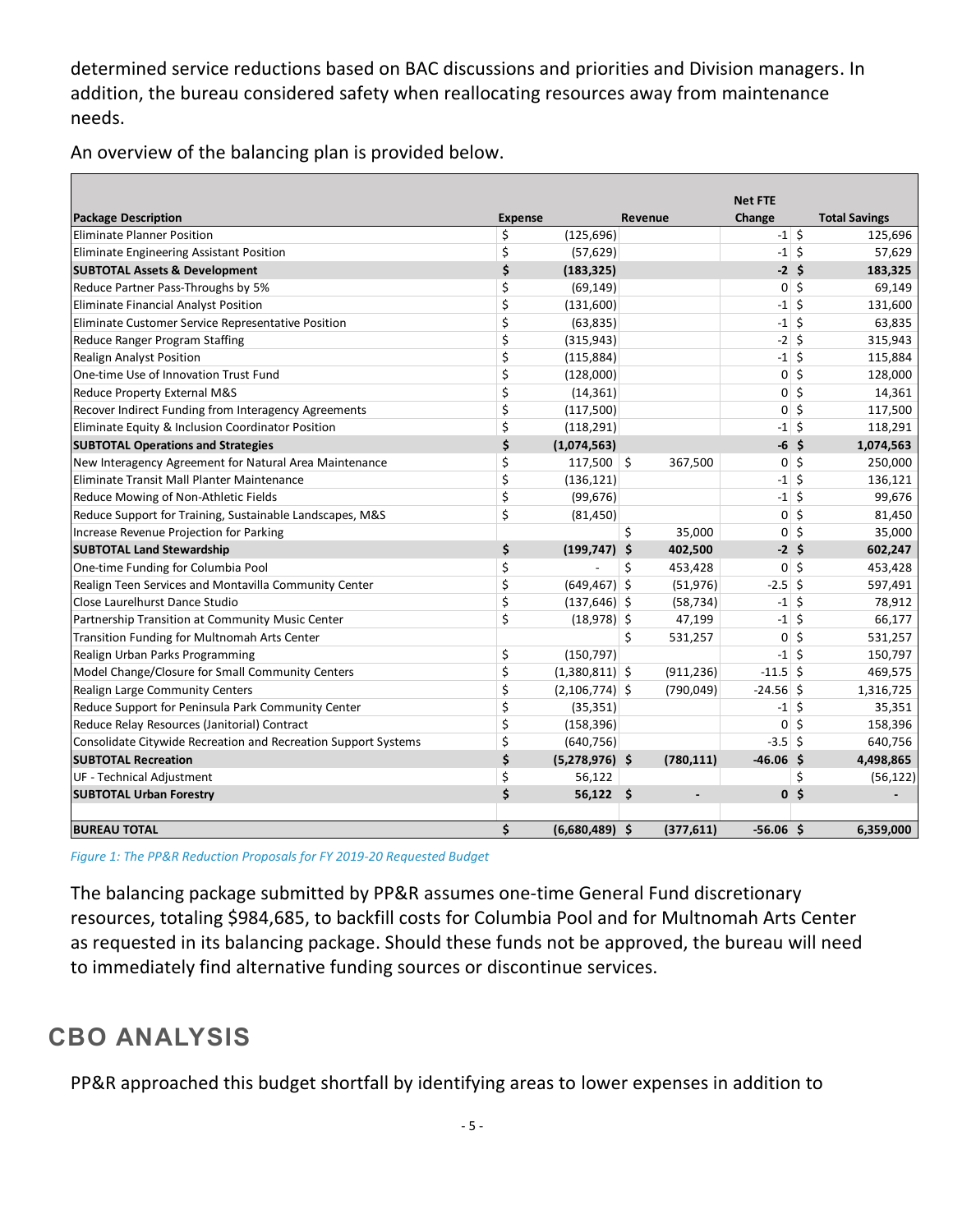realigning General Fund resources from one program to support the continuation of current service levels in other areas. This is primarily done through reducing offerings in the Recreation Services division and the bureau, consolidating staff, reducing programming, and slightly increasing revenues. This approach makes sense to alleviate the immediate need to correct for the structural deficit.

However, CBO notes that there remains a need in the near future for additional solutions which will solve the underlying causes. Simply funding current service levels with savings from elsewhere in the bureau is insufficient: as costs increase for fee-backed programs in future years, Parks again will face structural deficits. Resolving the larger issue requires a fundamental reevaluation of current business models and the bureau must answer how programs will be funded by fee revenues over the long-term. To the degree that the bureau is unable to transition to new business models over the next year and this question remains unanswered, there is increased risk that Parks will face budget shortfalls in future years. CBO acknowledges that identifying these reductions has been a harrowing task, and that there are no 'easy' reductions. The bureau has submitted reduction option packages for several years in a row and the task has always required challenging conversations and decisions amongst bureau staff, leaders, and community members.

# **Changes related to previously evaluated reduction packages**

Several of the adjustments that PP&R is proposing have been analyzed by CBO and considered by Council in the past. The following section summarizes past findings and new changes in these previously considered proposals. Many of the reduction proposals were previously recommended by CBO. Generally, CBO recommends these proposals as they mostly align with one or more of the aforementioned goals of (1) retaining core services and investing in programs with quantifiable outcomes, (2) continuing to invest in equitable services, (3) minimizing fiscally unsustainable practices.

CBO does highlight concerns around potential longer-term cost implications of reducing the sustainable landscapes initiative.

## **Community Center Closures, Transfers and Realignments, (\$3.7 million)**

A significant part of PP&R's proposed solution includes the closure or transfer of three small community centers, Laurelhurst Dance Studio, and Columbia pool as well as a realignment of programming and operations

of several larger centers. In FY 2018-19, PP&R proposed the closure of four similar centers (& Laurelhurst Dance Studio); CBO recommended this reduction for all sites except Sellwood Community Center, primarily due to the unfunded major maintenance

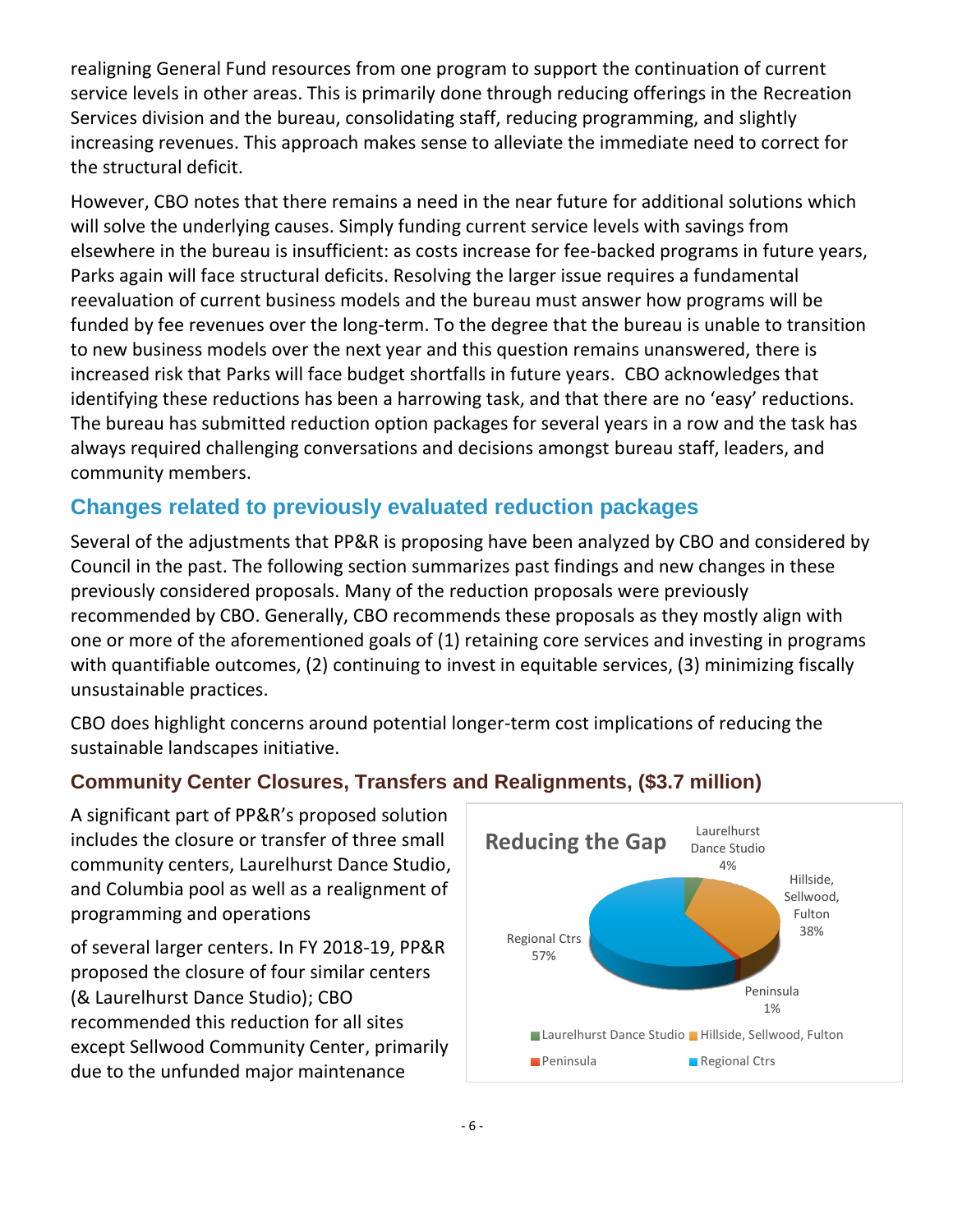requirements at the Centers over the next five years. However, Fulton, Laurelhurst, and Hillside, are proposed to be leased or rented to partner or and community organizations, the bureau will pursue lease agreements. Sellwood and Columbia Pool are slated for closure after a period of transition.

With respect to Sellwood Community Center, prior CBO analysis [\(found here\)](https://www.portlandoregon.gov/cbo/article/675827) notes that, *"CBO has not recommended this reduction due to the expected impact on services, and specifically, outof-school youth programming. CBO supports the eventual closure Sellwood so long as there is a plan in place that helps mitigate the service disruptions. If this decision to close Sellwood is made outside of the budget process – which is an option available to the bureau – savings from* 

| <b>Proposed Closures</b> |                                                |  |
|--------------------------|------------------------------------------------|--|
| <b>Laurelhurst Dance</b> | Discontinue programming                        |  |
| <b>Studio</b>            | July 2019. Pursue lease                        |  |
|                          | agreements                                     |  |
| <b>Hillside</b>          | Discontinue programming.                       |  |
|                          | Pursue lease agreements                        |  |
| <b>Fulton</b>            | Discontinue staff support.                     |  |
|                          | Existing lease agreement.                      |  |
| Sellwood                 | Discontinue programming<br>and close facility. |  |

*operations costs could be internally reallocated to their highest needs."* 

By discontinuing services at these centers, the bureau aims to focus on the bureau's five larger, regional community centers, reduce specialized course offerings, and better coordinate staffing levels and operations. While these packages will result in service level reductions, CBO finds that these proposals notably strive to minimize fiscally unsustainable practices.

#### **Hillside Community Center**

The proposal to close Hillside Community Center would reduce 4.5 FTE positions and 3,013 casual staff hours, yielding a potential General Fund savings of \$243,690. Hillside is primarily programmed for preschool, and in prior years, afterschool programs. The bureau notes recent declines in after school program attendance over the last two years. FY 2018-19 marks the first year in which afterschool programming was dropped because of low attendance due to an afterschool program opening up at Chapman, which has proved more convenient for users. Although programs operating out of this center are well attended, other options exist outside of these offerings, and Hillside is currently operating at a deficit.

PP&R proposes leasing this facility to community organizations beginning September 2019. Concerns regarding the level of demand for leasing and potential continued costs.

A key consideration for Hillside is that as part of the acquisition of Hillside Community Center from the nonprofit Hillside Community and Recreation Center, Inc., the City agreed to use the space for "park purposes" (Ord. 138057). In order to comply with this agreement, the proposed reduction would transfer the service delivery option to a partner organization. Prior CBO analysis of Hillside Community Center closure can be found [here.](https://www.portlandoregon.gov/cbo/article/675827)

#### **Fulton Park Community Center**

Fulton currently provides limited access to community groups and houses the operations of a private French language immersion school. PP&R, under a revised operating model, would enter into a triple net lease with a partner that would be responsible for managing the current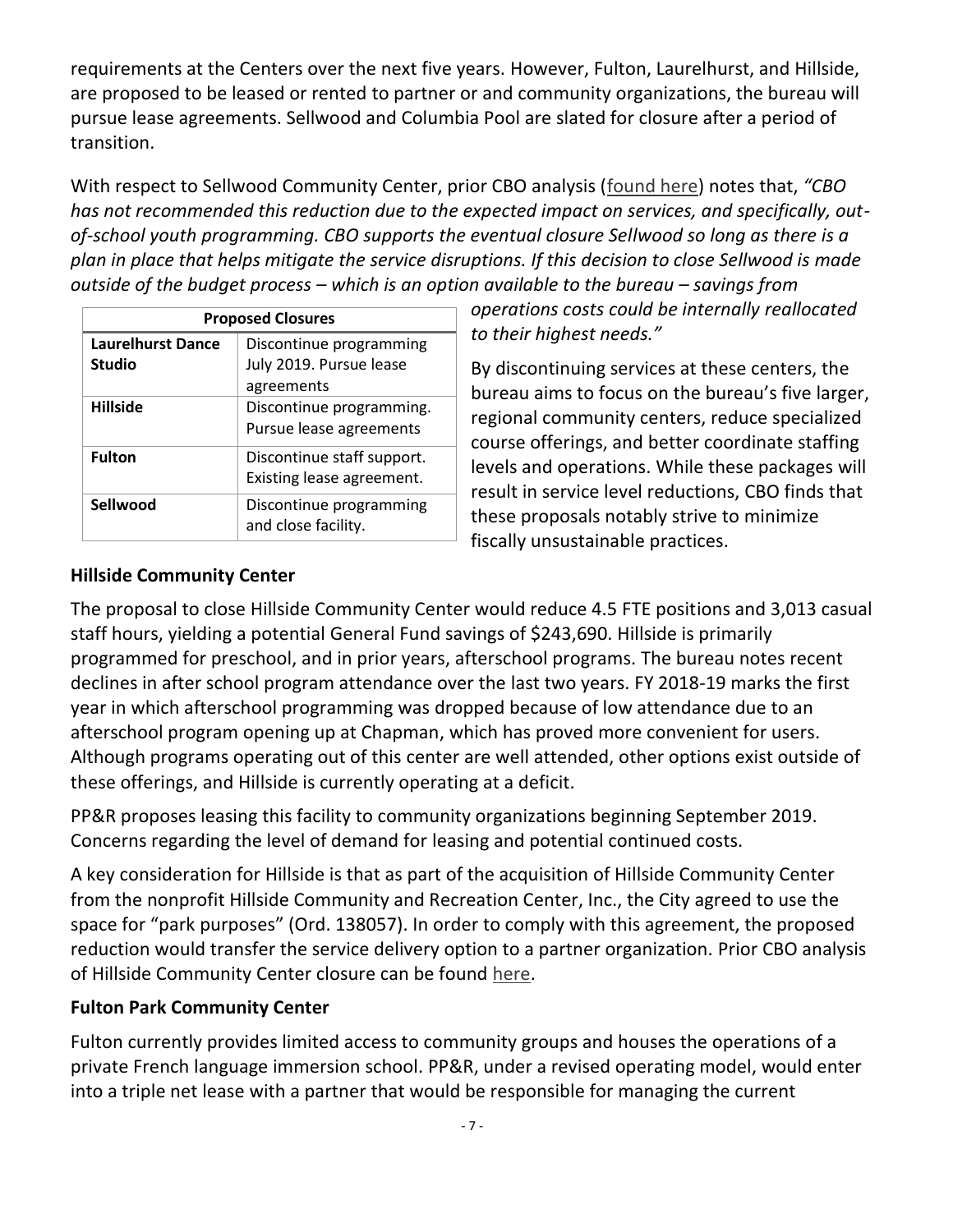community uses. Fulton is currently staffed by 0.5 FTE, and although approximately 33 hours of casual labor is budgeted, those resources are not used. This proposal would generate a total of \$95,929 in saving that the bureau is proposing to reallocate. An additional reduction of \$15,846 in recreation administrative support would be realized if the center were closed.

The bureau has contemplated closing the community center in prior years due to significant damage to the building's roof during the Winter 2017 storm which required repairs in excess of \$1.6 million. As a result of a budget reduction in FY 2012-13, Fulton Park Community Center was transitioned from being a regular neighborhood community center to a rental-only facility. Currently, the Center is primarily leased to L'Etoile French Immersion School for school and summer programs.

PP&R is pursuing a lease with the current tenant slated to begin June 30, 2019. This is highly dependent on the terms of the lease and whether the agreement will be signed. Notable considerations for this package include the significant deferred maintenance needs as well as ADA access challenges. CBO analyzed Fulton Community Center closure in the FY 2017-18 budget review, which can be found on CBO's website [here.](https://www.portlandoregon.gov/cbo/article/631374)

#### **Sellwood Community Center**

PP&R proposes closing Sellwood Community Center in September of 2019 which would eliminate 6.25 FTE positions and approximately 10,842 casual staff hours, yielding a potential savings of \$298,761. Sellwood's current revenue projection is \$395,921 and current General Fund allocation is \$232,630 which the bureau is proposing to reallocate. The direct cost recovery rate for Sellwood is 55.8%, which does not include bureau overhead costs.

Prior CBO analysis concluded that - considering the large subsidy per participant and the looming capital costs - this is the right time to consider divestment. A key concern is the service demand for afterschool and preschool programming as well as summer camp coordination. The bureau already planned to discontinue some of the summer camp service offerings in FY 2019-20, which will help to mitigate the service impact of closure.

The Sellwood community center has been considered for closure a total of five times: FY14, FY16, FY17, FY19 and this year. In FY 2018-19 Sellwood Community Center received visits from 2,192 unique users and 39,559 total visitations (these figures do not include drop-ins). In relation to other neighborhood community centers considered for closure, Sellwood receives a large volume of annual visitations, however, the number of unique users indicates this service is used regularly by a small proportion of the City's population. The average per user subsidy was \$106/user in FY 2017-18.

#### **Laurelhurst Dance Studio**

Due to declining enrollment and rising personnel costs, PP&R will eliminate its dance program at the Laurelhurst Dance Studio in July of 2019. This closure follows a realignment of the studio to a rental facility in the current fiscal year. The FY 2018-19 realignment shifted \$72,628 in ongoing General Fund resources and 0.5 FTE to another recreation site, reducing course offerings, and modifying class schedules to reduce costs and increase revenues. However, the studio is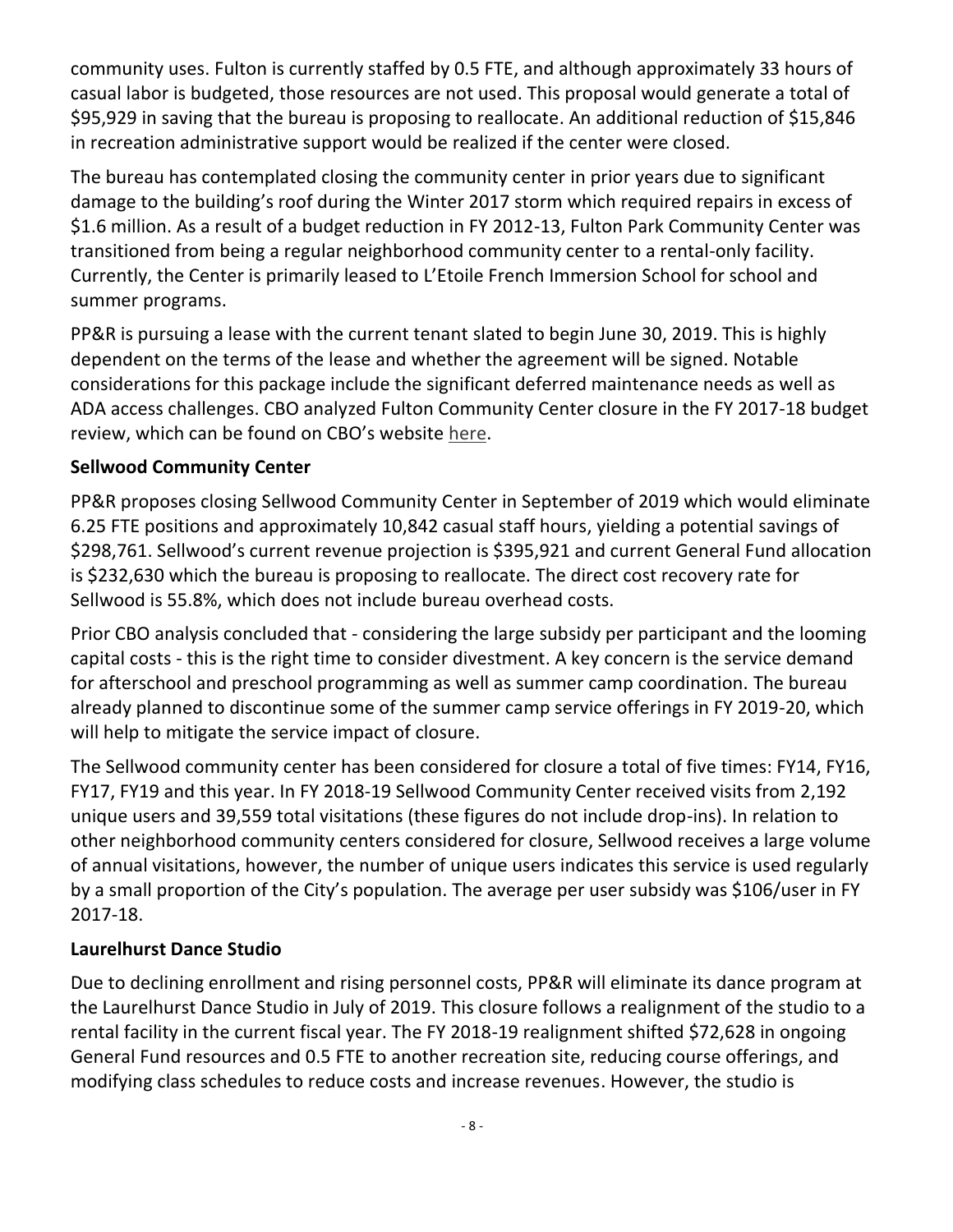projected to have an operating deficit of \$68,866 in FY 2019-20. Further, the bureau notes that there is not currently a workable organizational setting for the program in which a department head directly supervises front line staff within current resource constraints.

Laurelhurst is PP&R's only specialized dance studio. In FY 2017-18 the studio served 1,285 registrants who attended an average of two classes. In FY 2018-19 the studio is projected to have 1,100 registrations and approximately 13,000 visits. While the studio is projected to recover about \$58,700 in revenue, the annual operating expenses are more than twice that at \$137,000. To that end, PP&R is proposing to make the space available for lease by another dance organization so that would provide affordable dance programs and mitigate some of the impacts to the community. The bureau also put out a 'request for information' and plans to proceed pending action on this proposal. CBO's FY 2018-19 analysis on the prior package can be found on CBO's website [here.](https://www.portlandoregon.gov/cbo/article/675827)

#### **Peninsula Park Community Center**

This package proposes a 1.0 FTE Recreation Leader-Generalist position and would realign half of the savings from eliminating the position to Recreation support staff that cover front desk duties and reduce the center's General Fund resource allocation by \$35,351 or fill 1% of the Division's budget gap. This reduction is not expected to impact service levels; however, it will allow the bureau to better align available resources with operating needs.

#### **Regional Community Center Realignment**

PP&R's regional community centers are the largest example of personnel costs growing at a much faster pace than revenues. These five centers: Southwest Community Center (SWCC), East Portland (EPCC), Mt. Scott (MSCC), Matt Dishman (MDCC), and Charles Jordan Community Center (CJCC), are heavily dependent on revenues to fund operations which has led to a projected \$2.1 million General Fund gap across the five centers. This proposal reduces the gap by eliminating 24.75 net permanent FTE positions (21.0 FTE, 13.0 PT), 4,784 seasonal hours and consolidating operations as well as eliminating 3.0 FTE staff positions in Citywide Recreation Admin.

Most of the revenue gap in the Recreation Services division can be linked to Southwest Community Center, largely associated with personnel costs due to the allocation of recreation arbitration positions to the SWCC funds center. Reducing personnel costs generates a \$1.3 million General Fund savings. In addition to reductions, the bureau will realign General Fund savings from other recreation services to fill the gap at these five regional centers.

To solve for this issue, the bureau proposes employing a "Base Operations Plus Core" model. This Base Model includes programming and support for drop-in use of gyms, fitness facilities, pools, rentals, educational preschool and front desk operations. The Core Program Model includes programs identified as core to the PP&R mission and are cost-effective. Thus, the Base Operations plus Core Program Model reflects a combination of basic operations augmented by identified core programming including: swimming lessons, youth sports programs, youth camps, select arts programs and preschool programs.

The success of implementing this new operating model will be contingent on how well the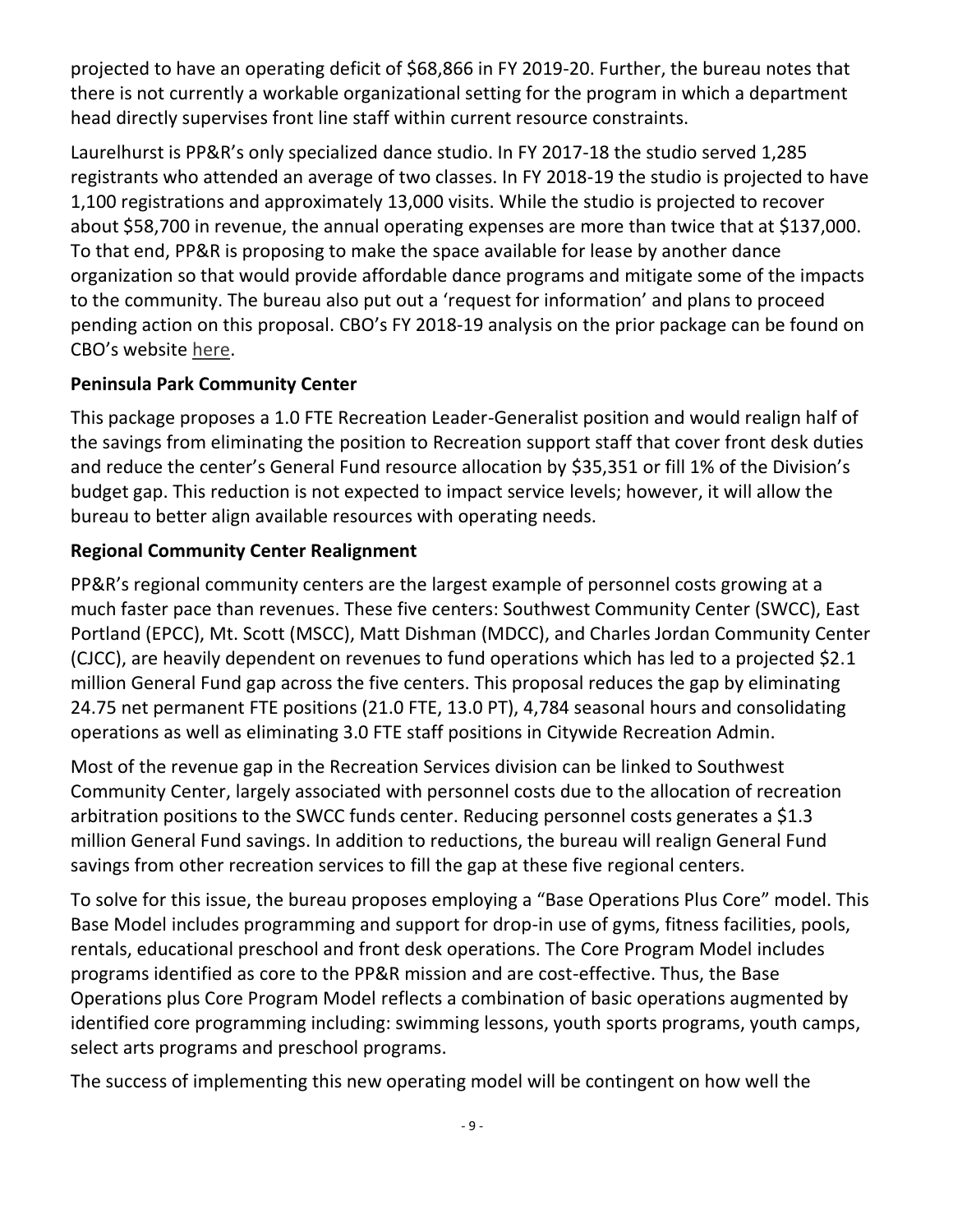bureau monitors the performance of each center and how responsive the model is to unanticipated external factors and potential programming changes.

#### **Teen Program Reduction**

The teen program budget in FY 2018-19 was \$1.7 million, with the majority of program expenses consisting personnel costs of \$1.0 million and external materials and services costs of \$645,000,



which includes grants, contracts for outreach workers, and program supplies. Cumulative daily attendance of teen service programs in FY 2017-18 was 40,970, with daily attendance ranging from 50 – 250 across all centers (Montavilla, East Portland, Mt. Scott, Matt Dishman, and Charles Jordan Community Center. Additional information about the teen services programs can be found in the 2018 program report [here.](https://issuu.com/portlandparks/docs/teen_services_report_brochure_digit?e=3709716/59980661)

Proposed programmatic changes to the Teen Force program would reduce days of operation at East

Portland, Mt Scott, Matt Dishman, and Charles Jordan community centers from 7-days to 5-days per week and reduce program hours from 3-9PM to 3-7PM.

Teen programming operations would continue at Montavilla Community Center, which currently provides teen and preschool programming. General program staff at Montavilla Community Center will be reduced by 2.5 FTE (one Recreation Coordinator I and one Recreation Leader) to lower expenditures and teen program staff will give priority to youth services and assist with direct operations during teen program hours. At each of the four teen program sites other than Montavilla, program staff will be 1.0 FTE Recreation Coordinator and 1.0 FTE Recreation Leader with an additional limited budget to schedule part-time staff. Finally, this proposal includes a \$150,000 funding reduction for associated contracted outreach services and for grants to other youth-oriented organizations as well as eliminating the Park Squad summer intern program. In FY 2017-18 TeenForce provided seven \$50,000 program grants (total of \$350,000) to partner organizations (Boys & Girls club, IRCO, Latino Network, NAYA, POIC, REAP, and SEI). Pass-through organizations focus on related outcomes of leadership development and job training.

The impact of this reduction and realignment package will be fewer specific enrichment activities, less funding for passthrough organizations, and a reversion back to the original staffing levels for the gang outreach program from four to two contracted outreach workers.

Teen Programming was funded in FY 2015-16 with \$2.0 million in ongoing General Fund resources with the goal of mitigating the impact of gang violence by providing positive alternatives for teens and creating civic-minded teen communities. As part of the programming Montavilla Community Center functioned as a year-round teen center with dedicated programs and staffing. This reduction maintains the initial program goals and is structured in a way that will minimize impacts on youth participants.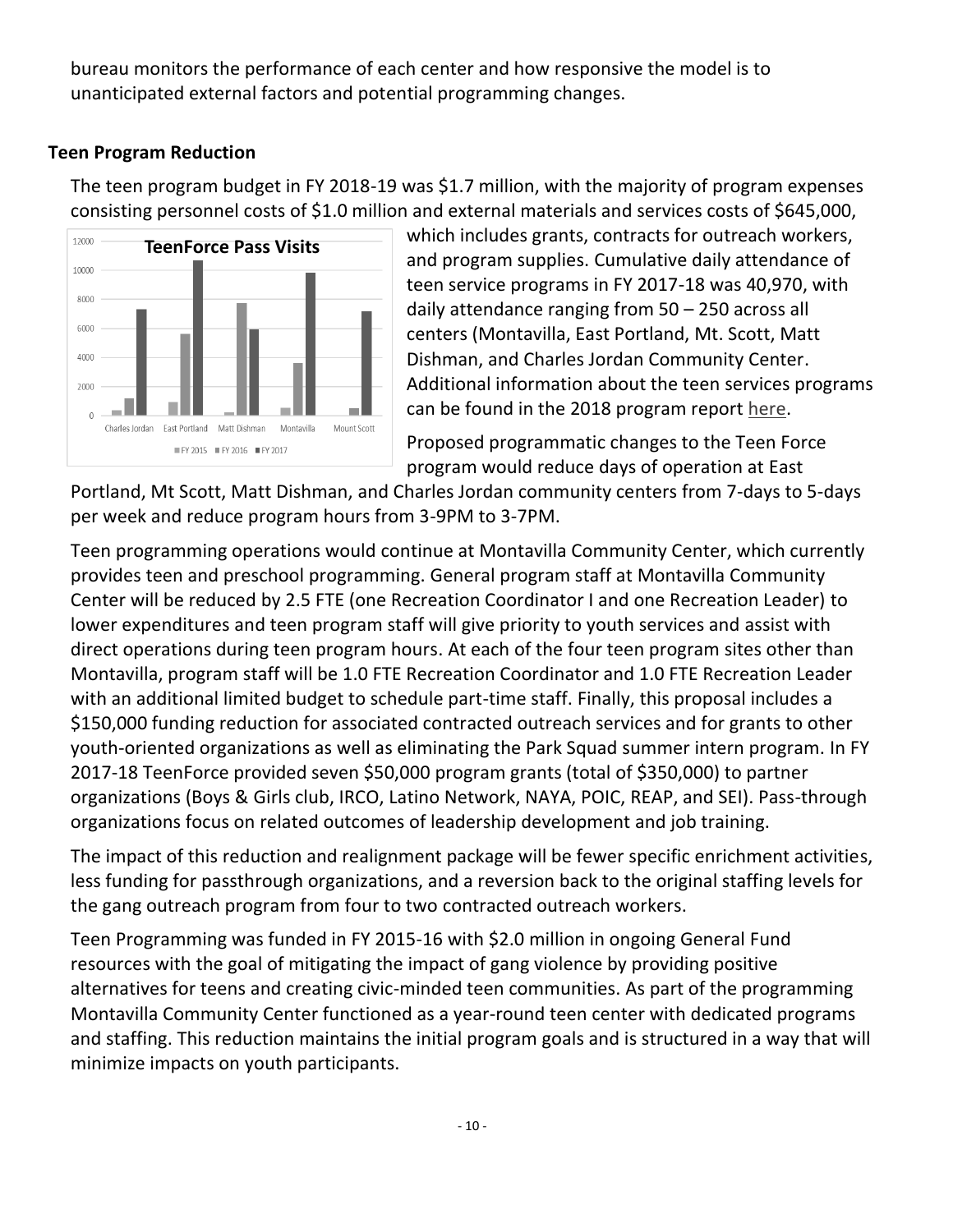## **Land Stewardship Division Changes, (\$602,247)**

Similar to prior requested budget reductions, PP&R is proposing a discontinuation of planting and maintenance of downtown transit mall planters and reduced mowing on non-athletic fields. PP&R is also proposing a reduction to its Sustainable Landscape Initiative's materials and services budget and the collection new revenue via a new interagency agreement (IAA) with the Bureau of Environmental Services (BES).

Land Stewardship maintains and manages grounds at developed parks and natural areas and is divided into three units: Westside group, Eastside group, and a central land services group that oversees environmental education, community gardens, turf, irrigation, and horticultural services. In terms of scope, this Division includes the Natural Areas Maintenance and Park Maintenance Programs. The Natural Areas program consists of 21.2 FTE that manage 73 natural areas and 8,000 acres of forests, wetlands, meadows, and other natural landscapes. Natural Areas is almost entirely funded through the General Fund, with a total FY 2019-20 base budget of \$3.4 million. Expenses for this program are primarily personnel and equipment materials costs. Park Maintenance oversees 146 parks and approximately 3,500 acres across Portland and is entirely funded through the General Fund. The program budget of \$18.6 million includes 110.8 FTE, expenses are 65% personnel services and 35% materials and services (mostly vehicles, supplies, and landscape equipment).

Enhanced Transit Mall Upkeep. The Transit Mall is defined as encompassing  $5<sup>th</sup>$  and  $6<sup>th</sup>$  Avenues in downtown Portland from the north line of NW Irving Street to the south line of SW Jackson Street, inclusive of the light rail trackway, roadway, and sidewalks. Transit mall upkeep is governed by an IGA between the City/PBOT and Tri-Met. As part of the agreement, Parks is obligated to provide an enhanced level of care beyond the base agreement. The enhanced agreement will expire at the end of FY 2018-19 and pending no amendments, PP&R plans to reduce planting and maintenance activities to base levels beginning FY 2019-20.

In the FY 2018-19 Parks budget review, CBO recommended reducing General Fund discretionary resources to fund these maintenance costs. CBO found that PBOT, as the asset owner, should pay for Parks' horticultural services via an interagency agreement and charge Tri-Met for the City's maintenance of the service. This approach allows the asset owners and key stakeholders to define the service level for planter maintenance, while retaining the opportunity for Parks to provide the service if they offer the most cost-efficient option at the desired level of service. This package was not adopted in part due to the IGA; CBO's analysis of that package can be found [here](https://www.portlandoregon.gov/cbo/article/675827) (page 21).

Reduced Mowing on non-athletic fields. Parks is proposing a reduction in services that would generate \$99,676 in General Fund savings. This proposal reduces trim mowing, which accounts for the finishing in park areas immediately around trees and areas larger mowers cannot reach. Currently, eight trim routes are run daily and all developed parks receive some trim mowing weekly with all areas completed every two weeks. This proposal will reduce mowing, turf repair, and leaf collection by 8%, and trim mowing specifically by 13%, potentially resulting in parks looking less maintained. Prior CBO analysis recommended this reduction based upon the fact that the position had been vacant for some time. Given the tradeoffs facing the bureau, CBO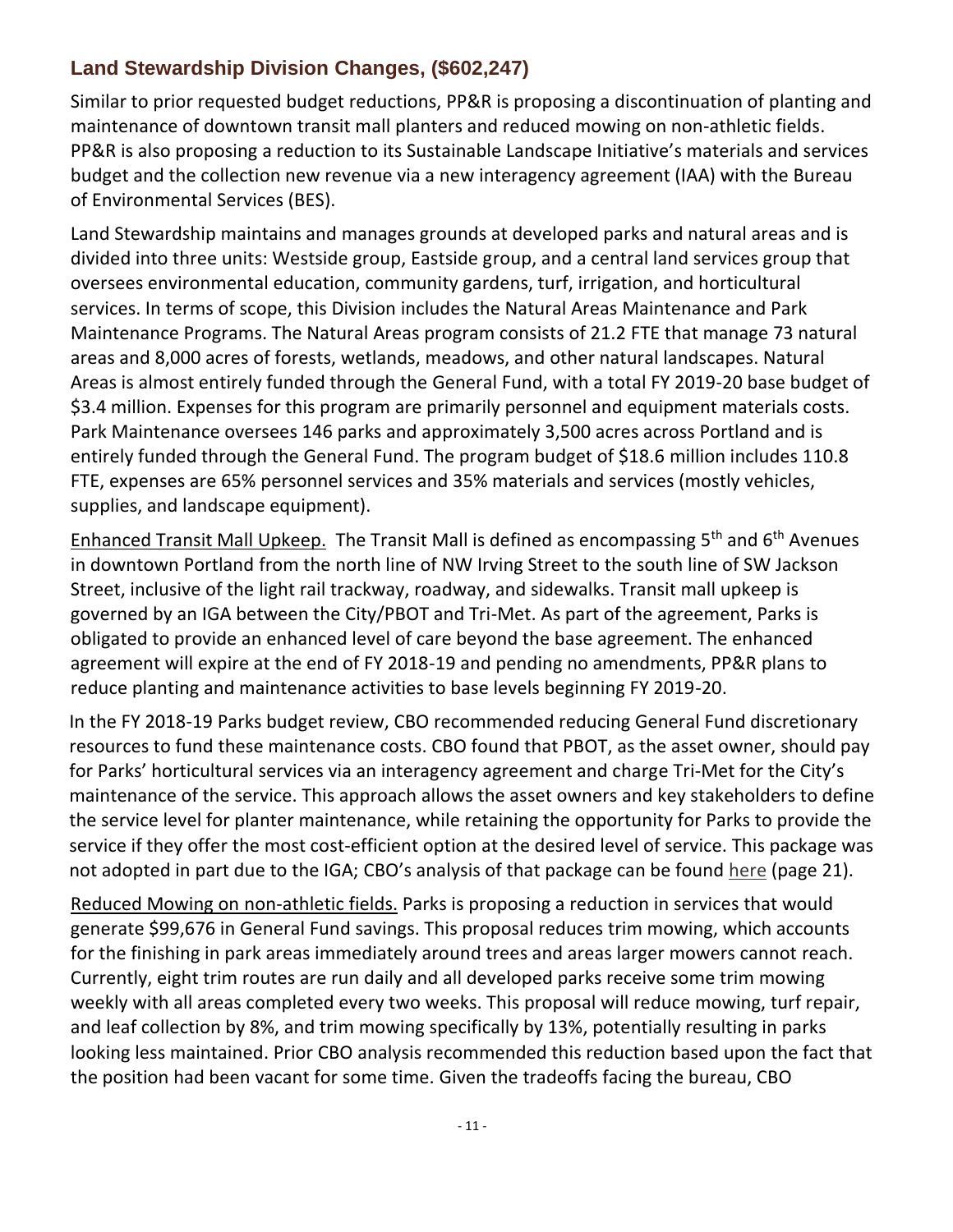continues to support this reduction as it minimizes direct core service level reductions. Prior CBO analysis can be found [here](https://www.portlandoregon.gov/cbo/article/675827) (page 23).

Reduced Support for Training, Sustainable Landscapes Initiative. The sustainable landscapes initiative converts parks sites into sustainable landscapes, eliminating mowing and irrigation. In FY 2017-18, the bureau proposed - and CBO recommended - the new Sustainable Landscapes Initiative which saved money by reducing the maintenance of more costly landscapes and replacing with a new program focused on ecologically sustainable landscapes. This reduction would yield \$81,845 in General Fund savings. Prior CBO analysis can be found [here.](https://www.portlandoregon.gov/cbo/article/631374)

Natural Area Maintenance. This proposal will yield \$250,000 in General Fund reallocation by offsetting resources through an IAA with BES. The IAA will redirect City Nature East staff to manage properties where BES has made a capital investment in acquisition and/or restoration.

CBO supports this proposal as it generates General Fund savings and creates positive crossbureau coordination while providing a net benefit for both bureaus.

#### **Reduce Ranger Program Staffing, (\$315,943)**

Over the last several years, Council has considered and approved significant increases to the Ranger Program – growing from 2.0 FTE to 25.0 FTE (plus three supervisors) in between FY 2010- 11 to FY 2018-19. The FY 2017-18 adopted budget included the expansion of the program by 9.0 FTE Park Ranger positions with \$510,000 General Fund ongoing resources. A portion of those resources and positions (5.0 FTE and \$152,148 ongoing General Fund) were for conversions of contracted security services to PP&R Rangers. In FY 2018-19, the bureau received 250,000 ongoing and 2.0 FTE Park Rangers to fund dedicated programming along the Vera Katz Eastbank Esplanade. According to PP&R's FY 2019-20 Requested budget, the current year budget for the program totals \$3.2 million.

PP&R is eliminating 1.0 FTE park ranger and 1.0 FTE ranger supervisor position in addition to a reduction of seasonal ranger capacity, creating General Fund savings of \$315,943. The bureau has stated that the elimination of the Park Ranger Supervisor position would change oversight of the program. The bureau anticipates a direct service reduction in East Portland as capacity limitations would prevent patrols due to the large geographic area. CBO notes that the bureau could reduce ranger services in other areas of the city in order to meet Council's expectations and the bureau's equity goals. Reducing the seasonal ranger budget will reduce the availability of security services for specific programs within the bureau, like the SFFA program would need to begin programming the costs of security services into their budget.

Given the current fiscal constraints, the bureau considers the ranger program as being a relatively new and scalable program. This reduction is consistent with proposed reductions in prior years. CBO analysis of PP&R's Ranger Programming requests from FY 2017-18 can be found [here](https://www.portlandoregon.gov/cbo/article/631374) and analysis of FY 2018-19 Park Ranger funding can be found [here](https://www.portlandoregon.gov/cbo/article/675827) (page 23). With the recent programmatic growth and the less core nature of this work, CBO recommends this reduction. CBO notes that, given the majority of calls for service related to camping, this program appears to be strongly correlated with the need for homeless services and the appropriate funding level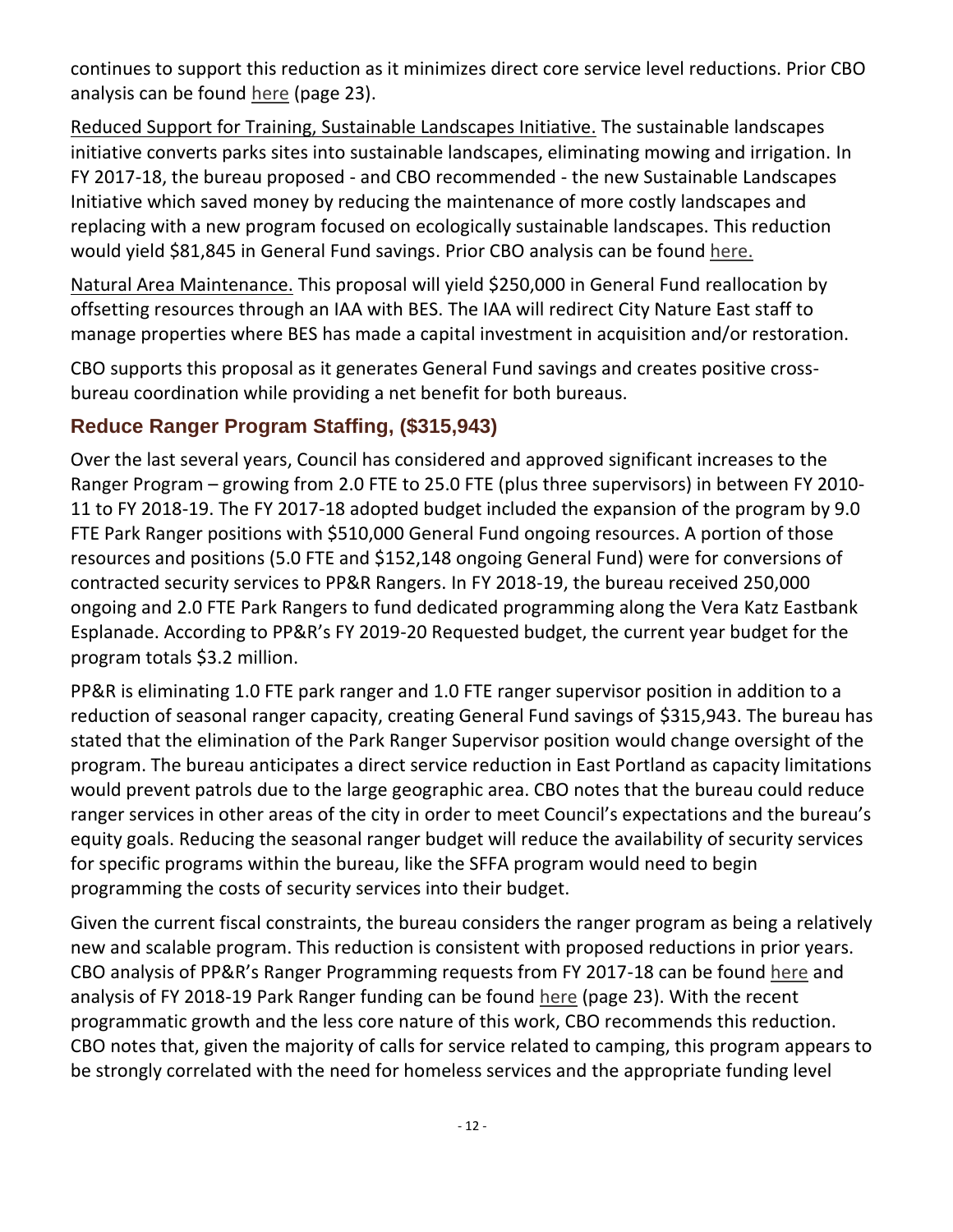should be considered by Council in concert with other efforts to meet community needs around houselessness.

# **Eliminate Customer Service Representative Position, (\$63,835)**

The Customer Service Center (CSC) is responsible for providing direct customer service online, by phone, and to walk-in customers requesting information or wishing to purchase services with the City of Portland Parks & Recreation. The CSC is currently staffed with 17.0 FTE. PP&R is proposing the elimination of a vacant 1.0 FTE Customer Service Representative position that would yield a General Fund savings of \$63,835. These staff respond to inquiries for park ranger services, facilitate reservations, and are the primary call-takers for PP&R services. The elimination of this position reduces the frontline employee staff team from 11 to 10 members, a 9% reduction in capacity, and could impact increase response times. However, eliminating this vacant position is unlikely to have significant service impact in the short-term. In addition, the bureau reports that the CSC will continue to cover Ranger primary service calls and process permits.

In FY 2018-19 the bureau proposed the reduction of one weekend customer service center representative to meet the 5% CAL Target reduction direction which reduced General Fund allocation by \$56,562. CBO recommended the reduction given that Parks identified this reduction package as a noncore service and impacts to service provision would be low. CBO analysis of the FY 2018-19 Requested budget reduction can be found [here.](https://www.portlandoregon.gov/cbo/article/675827)

# **New Changes to Generate Savings**

The bureau is also proposing several adjustments that have not been previously evaluated by CBO and Council. These include:

- Multnomah Art Center Transitions, \$531,257 one-time General Fund
- Urban Park Programming, (\$150,797)
- Eliminate Financial Analyst and Realign Analyst Position, (\$247,484)
- One-time Use of Innovation Trust Fund, (\$128,000)
- Recover Indirect Funding from Interagency Agreements, (\$117,500)
- Eliminate Equity & Inclusion Coordinator Position, (\$118,291)
- Eliminate Planner and Engineering Assistant positions, (\$183,325)
- Reduce pass through funding, (\$69,149)

CBO finds many of these proposals align with at least one of the aforementioned goals of (1) retaining core services and investing in programs with quantifiable outcomes, (2) continuing to invest in equitable services, and (3) minimizing fiscally unsustainable practices.

However, while the vast majority of the gap solutions proposed by the bureau appropriately seek to address the ongoing nature of the funding gap, the proposal to use \$128,000 in innovation trust fund dollars appears to provide a one-time solution that may simply delay the need for an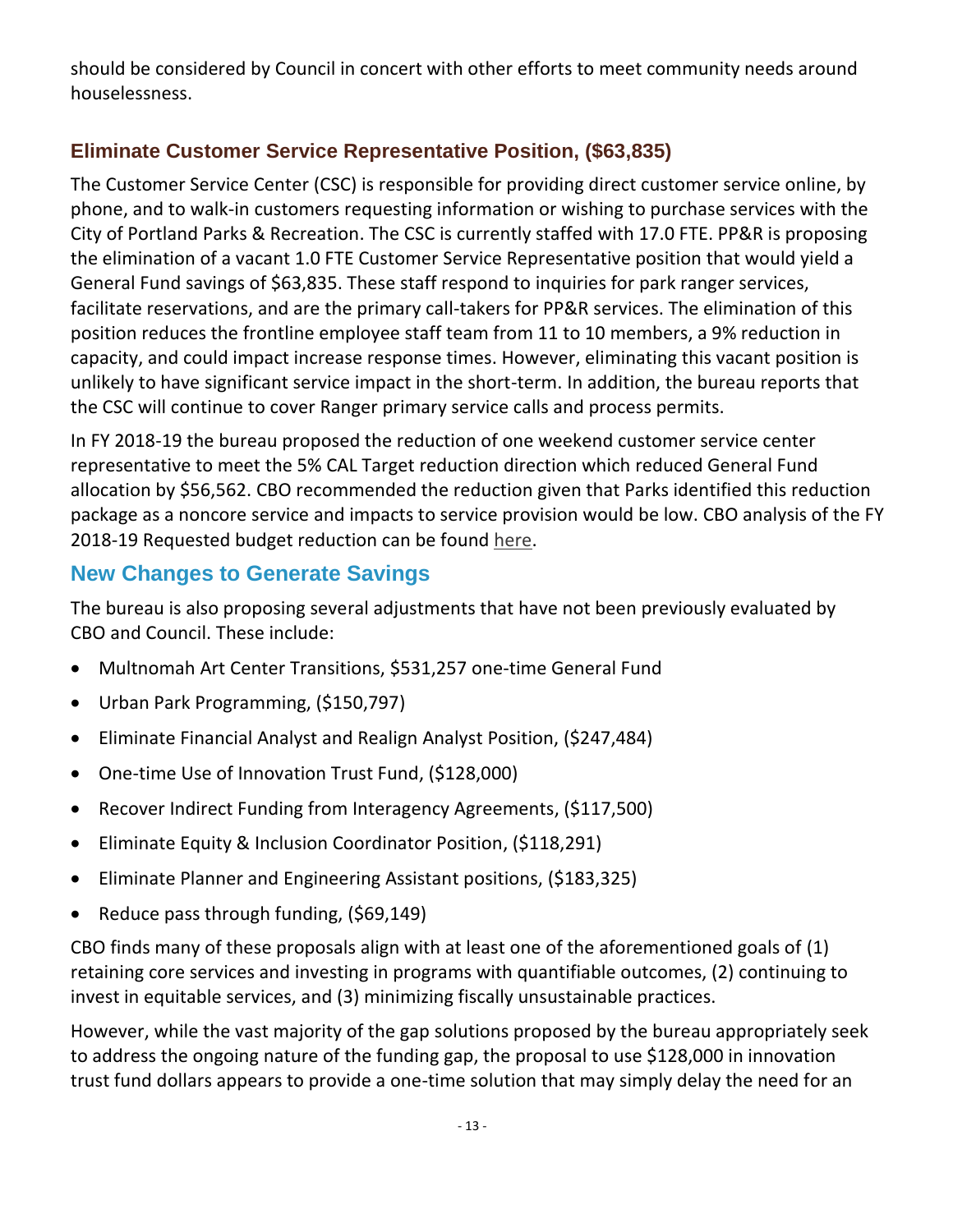ongoing reduction until next year.

CBO notes that the elimination of an Equity and Inclusion Coordinator position, and the reduction of pass-through funding have the potential to negatively impact the ability of the bureau to continue investing in equitable services. However, these proposed reductions marginally reduce currently funded efforts and may be absorbed with minimal impacts to larger equity goals: the reduction of the equity position retains a total of 4.0 dedicated FTE to equity management work in the bureau and pass through funding is being reduced by 5% per organization. More detailed information on these proposals is provided below.

CBO also notes that the bureau has an urgent need to continue work to identify and implement longer-term financial resiliency in the bureau and recommends that the bureau ensure the financial analyst is not needed in the short term to ensure the future financial stability of the bureau.

Additional information on each request is provided below.

# **Transition Funding for Multnomah Arts Center, \$531,257**

Recreation Services programming for Arts and Music is operating at a deficit at both of the Multnomah Arts Center and the Community Music Center. In FY 2019-20, projected expenses are expected to exceed projected revenues by \$380,733. PP&R is proposing a transition in operations from direct bureau management to 'arms-length' management through related non-profit interest groups that support these centers.

The requested funds would transition the Community Music Center (CMC) and Multnomah Arts Center (MAC) to sustain service models where existing partner agreements will be updated or new partnerships will be created while General Fund support will be reduced or reallocated toward other recreation services.

Community Music Center (CMC). PP&R successfully determined a one-time resolution for the projected FY 2019-20 revenue gap through an updated partnership agreement with CMC Inc. and reducing 1.0 FTE. The CMC programs about 361 annual events, receives an annual average of 1,018 unique visitors and has 35,000 annual visits.

Multnomah Arts Center (MAC). In FY 2019-20 MAC has a projected budget is \$1.7 million with a projected deficit of \$245,733, which includes \$163,520 in General Fund resources. PP&R proposes finding new partnerships and eliminating ongoing General Fund support. The MAC is the largest multidisciplinary service provider in the PP&R portfolio and has rental tenants that include 17+ neighborhood organizations, and 12 arts organizations.

## **Urban Parks Programming, (\$150,797)**

Parks will reduce General Fund resources for Urban Parks programming by \$150,797, 1.0 FTE, and approximately 10 seasonal positions. This proposal would eliminate onsite staff coverage and free arts and culture programming at Director Park and reduce General Fund for Urban Parks programming to \$250,000. Programming at Gateway Discovery Park would be modified but not reduced, while programming at Holladay Park would be modified to function with less staff and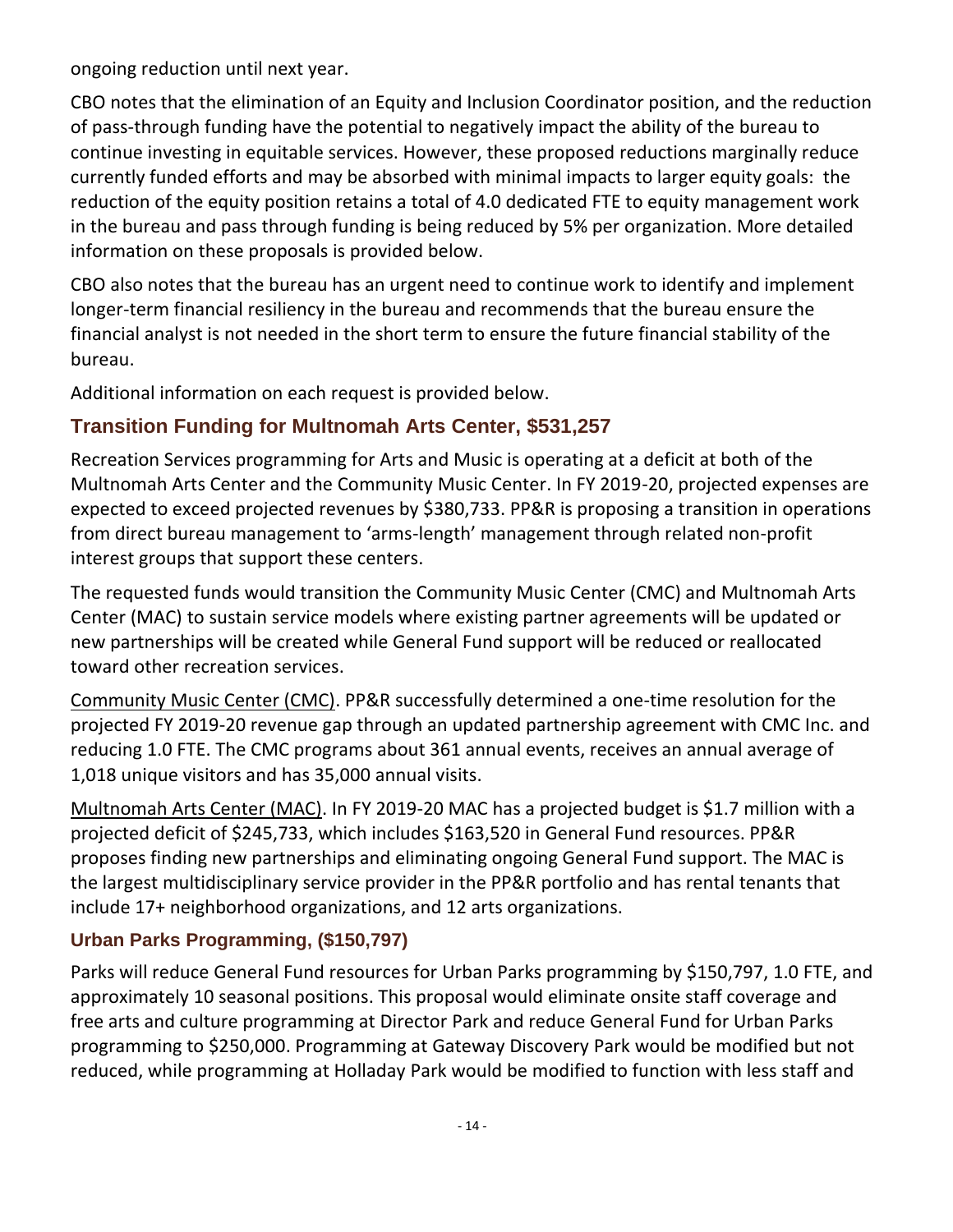generate income for expenses. The bureau is currently negotiating with the Holladay Park Partnership, collect rental revenue, and shift programming from special events toward "out of the box" activities.



In FY 2016-17 and FY 2017-18, the average amount of Arts & Culture events at Director Park was 40, PP&R projects that this change will result in zero Arts & Culture events in FY 2019-20. For Park Rentals, the bureau averaged 25 over the same two-year period and projects that under the proposed changes there will be 35 Park rentals in FY 2019-20, an increase of 40%. The final proposed change in PP&R programmed events at Director Park will be a projected 46% reduction from 65 to 35.

CBO notes that this proposal is put forth contingent upon

PP&R's ability to move all revenue for Director Park to the Director Park budget including rentals and the building lease for Travel Portland. If successful, the bureau will maintain programming at Holladay Park with partner support.

#### **Eliminate Financial Analyst Position, (\$131,600)**

The finance team in the Director's Office coordinates annual budget submission and performs many bureau-wide finance functions. The bureau is proposing the elimination of 1.0 FTE financial analyst position, generating \$131,600 in General Fund savings. The bureau would mitigate this reduction by distributing the work of this position across the finance team and the bureau does expect this to have an impact on financial sustainability efforts. Given the current financial state of the bureau, CBO notes that there is increased risk in reducing the capacity of the finance team. Given limited time to evaluate this request, CBO cannot speak to whether this reduction would negatively impact the bureau's ability to manage its day-to-day finance or implement a long-term financial sustainability plan.

## **Equity Coordinator, (\$118,291)**

CBO notes that the bureau may have updated this reduction since this information was provided. The bureau created the Equity, Inclusion & Community Engagement in FY 2016-17 with 1.0 FTE. Since then, the program has grown to 5.0 permanent FTE. PP&R proposes reducing 1.0 FTE from the team and generating General Fund savings of \$118,291. As a result of eliminating this position, to the bureau will reduce for support multicultural events through the City for example, facilitating Delta Park Pow Wow, Tribal Summit, Native American Day, administrative support for Parks for New Portlanders, Tongan Festival, Muslim Festival, World Cup Soccer, Stand With Refugee and Immigrants, and Walk with Refugee and Immigrants. The bureau notes that some of these events may even be cancelled. This position is also lead for Title II and works as a liaison with OEHR, and so these responsibilities would need to be reallocated to other staff.

## **One-time Use of Innovation Trust Fund, (\$128,000)**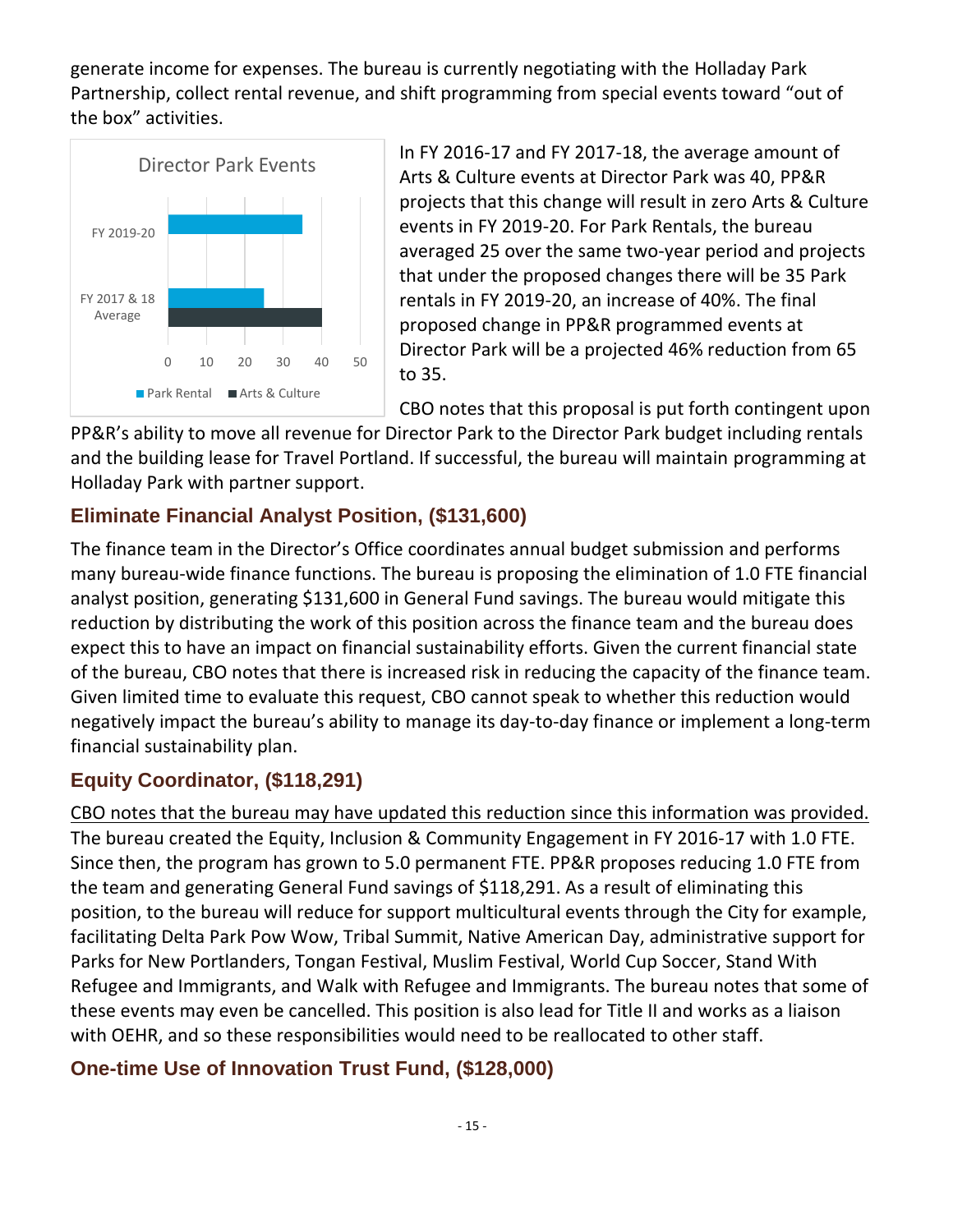#### CBO notes that the bureau may have updated this package since this information was provided.

Block J is a parking lot with approximately 65 pay-to-park spaces located near Naito Parkway. Parks uses the space to generate revenue and to store equipment and vehicles. This package proposes shifting the remaining \$128,000 of Innovation Fund resources from the Parks Memorial Fund to close the gap on a one-time basis.

#### **Assets & Development - Eliminate Planner and Engineering Assistant positions, (\$183,325)**

The Assets & Development Division receives most of its funding through PP&R's Capital program funds, but the General Fund represents \$10.2 million, or 14% of total resources in the Division. PP&R is proposing the elimination of 2.0 FTE positions, which would produce approximately \$186,000 General Fund savings and reduce a portion of the \$6.3 million projected revenue gap, yielding a total General Fund reduction of \$186,583 estimated.

Engineering Associate. The engineering associate position is currently vacant but represents 14.2% of the staff capacity within the Division. The General Fund reduction from eliminating the engineering associate position is \$57,546. This position is responsible for project management and major maintenance capital projects, including emergency major maintenance capital projects.

In terms of how this reduction would impact the current workload, it is unclear. Parks is likely to need additional staffing to meet the capital work required to implement SDC-funded portion of Parks capital plan and major maintenance work that is funded from its current ongoing major maintenance allocation. However, Asset Division staffing should be scaled to meet this demand as the capital program grows and contracts. Moreover, personnel costs of projects should be budgeted within the project budget and funded within the project resources. Using ongoing General Resources within the bureau's base budget is not the most effective way to fund this position, and CBO supports this reduction.

Planner II. The Planning group plays an integral role in capital projects by creating Master Plans for parks, natural areas, and open spaces. The planner II position is responsible for contributing to PP&R's strategic planning efforts like the 2035 Vision Plan Update and provides liaison support related to code, land use, and park use expertise to the Land Stewardship division. The General Fund reduction from eliminating this position is \$125,554. Eliminating this position would have a service impact in the long-term as this position represents 20% of the staff capacity in the Planning Program; however, this position has been vacant since September of 2017. PP&R had planned to fill the position with a permanent staff person to work on the Vision Plan.

#### **Reduce Pass Through Funding (\$69,149)**

PP&R is proposing a 5% reduction of pass-through funding for community partner organizations. These reductions are expected to yield \$69,149 in General Fund savings; individual organizational impact varies between \$2,230 and \$33,747. In the bureau's FY 2019-20 Requested budget submission, total ongoing funding for these passthrough expenses were nearly \$2.0 million.

Given the variation in the sizes of the pass-through organizations budget, intended outcome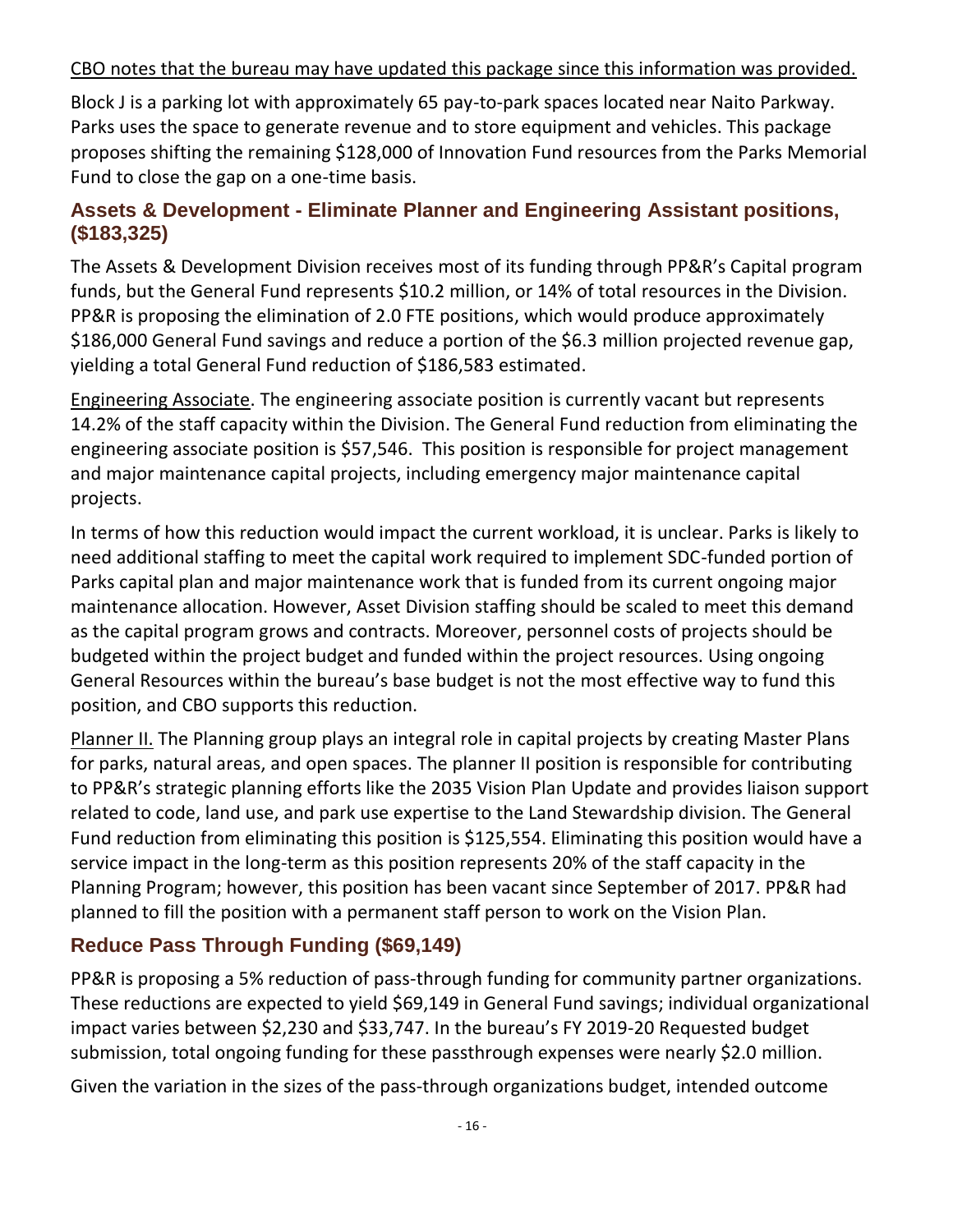goals, population of service provision, and type of service provided, it is difficult to determine the impact of these reductions on all services.

CBO recommends that pass-through funding be annually evaluated in terms of whether these programs meet the bureaus service goals and remain core bureau offerings. The bureau notes that a majority of the Property program's time is spent on existing legacy partnerships, which limits the programs' ability to make new partnerships that could better reflect the community being served today. To that end, PP&R may consider other programmatic models that allow for a more effective and equitable allocation of resources.

# **REQUESTS FOR BRIDGE FUNDING**

# **Direction Language**

In FY 2019-20 PP&R received a direction to develop requesting all funds necessary to bridge the remaining funding gap resulting from efforts to balance the \$6.3 million gap which are not able to be implemented by the end of FY 2018-19. Complete language direction can be found [here.](https://www.portlandoregon.gov/cbo/article/710171)

*Although the direction to develop was submitted on February 13, 2018, PP&R did not provide the details of the package until March 2018. Details of the package are therefore absent from the request. What follows is a synopsis of the 11 items included in the \$3.2 million total request.*

#### **CBO Analysis**

PP&R requesting bridge funding totaling \$3.2 million in one-time General Fund resources for program extensions, one-time transition costs, gap backfills, and planning resources. PP&R's package is divided into \$2.5 million to temporarily fund items that have been eliminated in its base budget (including planning and transition costs) and just under \$750,000 for summer bridge funding and Columbia Pool programming. This request equates to about half of the total identified gap between revenues and expenses in Parks' base budget. Of the \$3.2 million requested, approximately 22% of these funds would support summer programming at Sellwood, Hillside, and Montavilla community centers. CBO notes that summer registration for all programs was opened February 25<sup>th</sup>, well after Parks identified its budget gap.

# **Part I. Transition, Planning, and Revenue Stabilization Bridges**

PP&R requests \$2.5 million in one-time General Fund resources to support seven requests related to transitioning operations, closing community centers, stabilizing revenue under the new operating model, and for operational uncertainties.

## **Multnomah Arts Center Revenue Stabilization and Transition Plan**

PP&R is requesting bridge funding to continue programming at current service levels at the Multnomah Arts Center (MAC) through FY 2019-20. In the FY 2019-20 base budget, MAC is projected to have a funding gap of \$245,733. This is largely due to increased personnel costs, a lower level of drop-in revenues, and a lower level of General Fund support. To address the ongoing budget deficit, PP&R proposes finding new partnerships and eliminating ongoing General Fund support. The MAC is the largest multidisciplinary service provider in the PP&R portfolio and has rental tenants that include six long-term tenants, and 12 short-term rentals associated with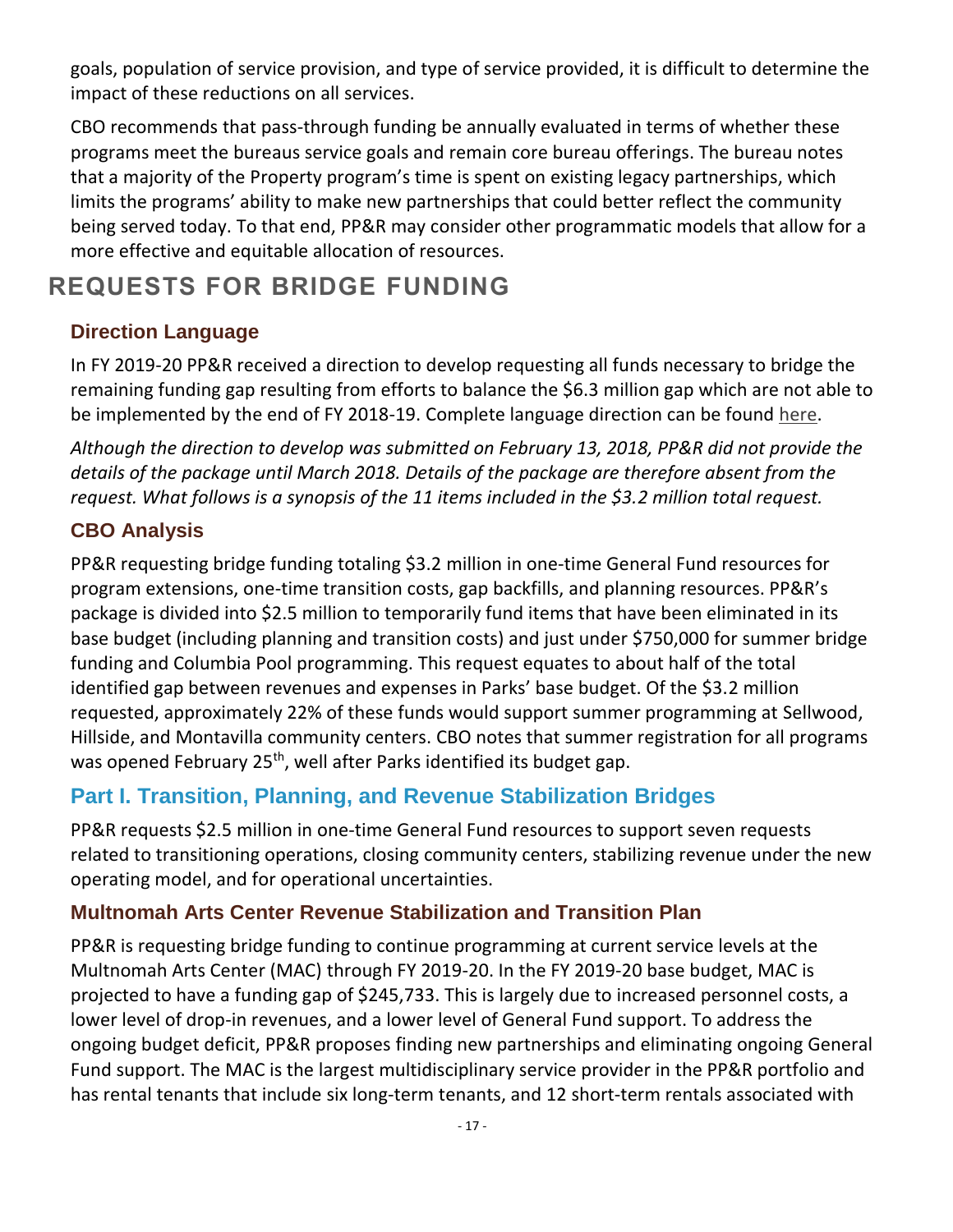arts organizations.

PP&R requests \$531,257 in one-time funding to fill the General Fund gap for 18 months and an additional \$265,629 for an additional 6 months (total, \$796,886) so that operations can continue at current service levels while partnerships and funding agreements are formed. In FY 2017-18, MAC had 4,992 unique visitors and 60,346 visits.

A key concern here is that these packages base transition planning on locating partnerships. In addition, both centers have significant deferred maintenance costs, and a wide variety of stakeholders that find significant value in the specialized programs offered at these centers.

MAC is one of PP&R's older assets, built in 1919 as school complex. A recent condition assessment has not been completed but based on known conditions and a low-confidence estimate from the bureau, the deferred maintenance requirement for the MAC is between \$20.0 - \$50.0 million, which includes completing the seismic retrofit which started with the 2014 Parks Replacement Bond; clay tile roof replacement, plumbing, painting, and other health and safety needs. In addition to catching up on deferred maintenance, an estimated *annual* major maintenance cost for a facility this size is \$125,000 per year for asset sustainment. CBO notes that even if the short-term funding gap is addressed, significant additional investment in major maintenance funding for MAC will be required in order to sustain programming. Given the level of investment required, CBO recommends that Parks evaluate whether MAC programming can be transitioned to other community centers, whether MAC programming will be prioritized and supported as a core PP&R service, or whether PP&R should begin planning for discontinuing services at MAC in the coming years.

In terms of cost recovery, the MAC currently has \$163,520 General Fund discretionary allocated in the request budget compared to \$1.6 million in revenue. Approximately 80% of direct program costs are supported by fees, and the average General Fund subsidy per participant is \$32.75, which is a relatively lesser amount compared to the subsidization of costs of program. With regular fee increases and under new business models, it is reasonable that the direct costs of MAC programming could become financially sustainable.

However, CBO does have concerns about the low number of unique users of MAC programming relative to participation in other Parks' programs. Moreover, CBO has requested demographic data on current users, but this information is not available. Absent this data, whether these services are equitably distributed cannot be determined. The bureau notes that it was routine to collect demographic data in prior years but due to the political climate and reported discomfort by service users, they have since stopped collecting data. PP&R has stated that it is currently working on an initiative to update this information. CBO also has concerns with continuing to invest in programming, which is housed in an asset that is underfunded, potentially unsafe in the near-term and for which there is no financial plan to address the major maintenance issues. Should bridge funding be provided, CBO recommends that the bureau determine both the immediate and long-term asset maintenance funding plan before finalizing any long-term operational partnerships.

#### **Community Music Center Transition Plan**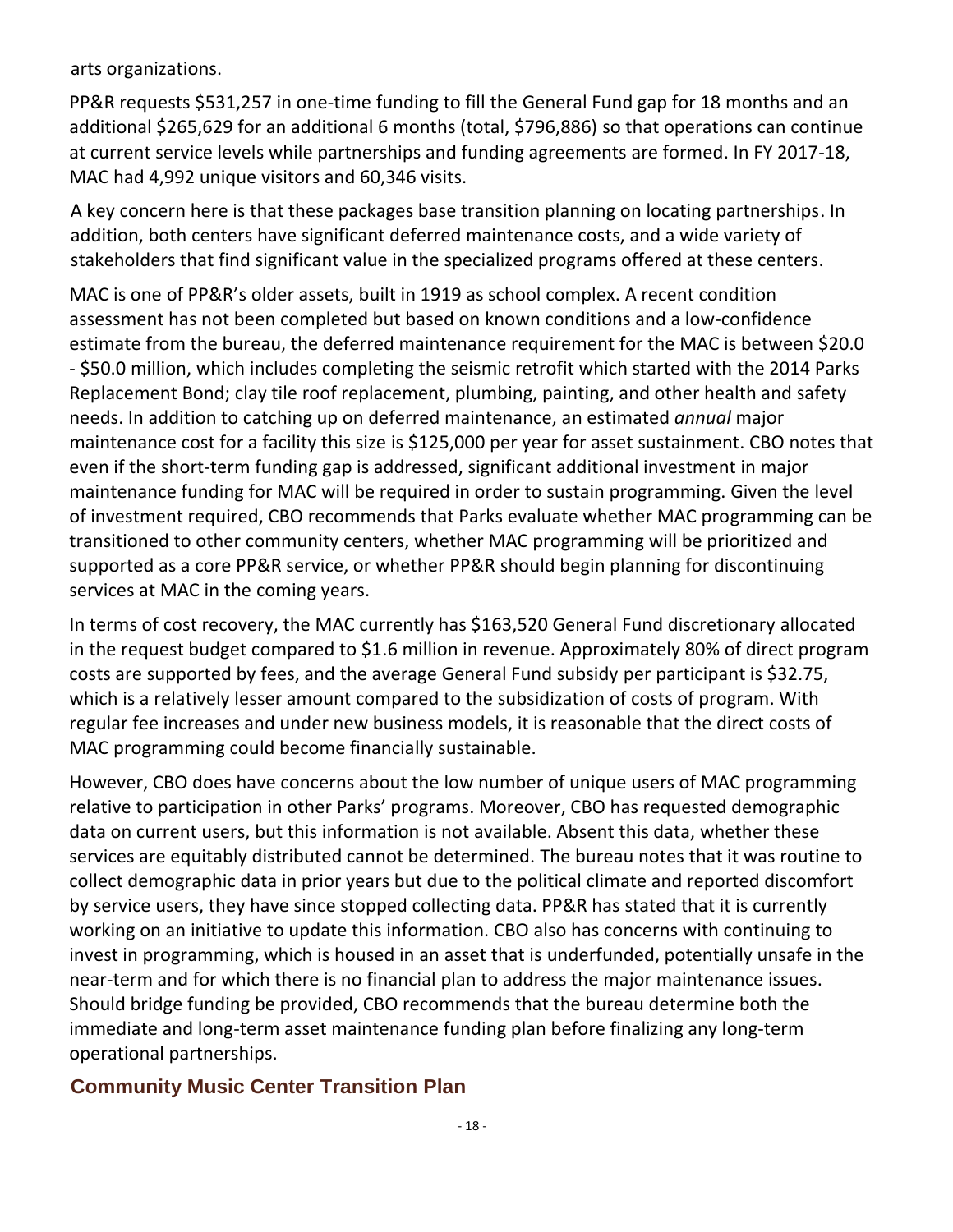At approximately 8,000 square feet, the 1912 Community Music Center (CMC) started as a firehouse and has been renovated (including a partial seismic retrofit), repurposed, and extensively programmed over the decades. PP&R has not recently assessed the condition of the asset but relying on a recent seismic evaluation and low-confidence estimates of backlogged known conditions, including a need for a significant roof project, CBO estimates the asset has \$2.0 million to \$5.0 million in deferred major maintenance cost needs. A generic major maintenance cost estimate for a facility this size is approximately \$16,000 per year for asset sustainment.

The projected FY 2019-20 deficit for the CMC is \$135,000. PP&R successfully determined a onetime resolution for the projected FY 2019-20 revenue gap through an updated partnership agreement with CMC Inc. and by reducing 1.0 FTE. However, the bureau requests \$300,000 for MAC and CMC transition planning resources to support project management and community engagement as the facilities are transitioned to new operating models. Prior to providing transition funding, CBO recommends that the bureau define a clear framework and timeline for completing these plans. Additionally, as mentioned above, CBO recommends that developing a sustainable asset maintenance funding plan be incorporated into planning efforts.

#### **Regional Recreation Transition Plan**

The bureau is requesting \$650,000 in resources for summer camp bridge funding at Charles Jordan, East Portland, Matt Dishman, Mt. Scott, and Southwest community centers, to cover short term revenue loss and additional expenses related to transitioning to the new operating model through September.

The bureau anticipates potential revenue loss due to reductions in offered services and due to the uncertainty around service provision as a result of budget cuts. Recognizing the need to develop a systemwide approach to regional center operations, as part of the proposing funding gap solution, the bureau has developed a coordinated staffing and programming model for the regional community centers called the Base Operations plus Core Program Model. This model includes programming and support for drop-in use of gyms, fitness facilities, pools, rentals, educational preschool and front desk operations. The Core Program Model includes programs identified as core to the PP&R mission and are cost-effective. Thus, the Base Operations plus Core Program Model reflects a combination of basic operations augmented by identified core



programming including: swimming lessons, youth sports programs, youth camps, select arts programs and preschool programs. The Base Operation plus Core Program Model excludes higher cost activities which require specialized staff, facility space, and staff resources which did not align with the consolidated staffing model. PP&R worked to retain core programming in lieu of the following reductions: select registered activities, enrichment courses, drop-in child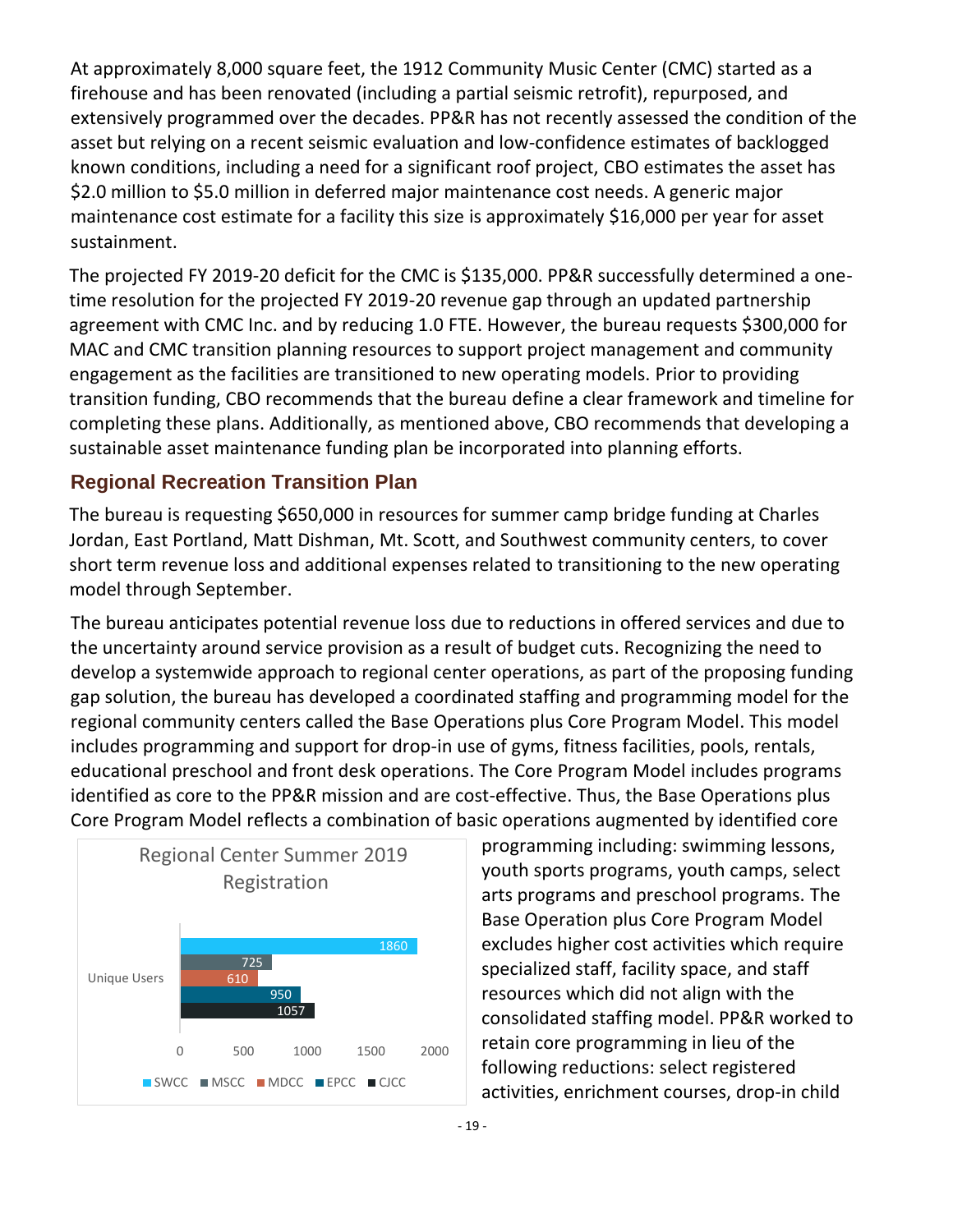care at SWCC, morning preschool swim classes, and the Parks Stars Sports League.

*Figure 2 These figures do not include Flexible Registrations or summer swim lessons.*

The chart shows summer programming sign-up volume as of March 13 for summer camps,

classes and other activities. These numbers do not include FlexReg data or summer swim lesson registration which has not yet started. These numbers indicate that Southwest Community Center and Charles Jordan Community Center would be most impacted by cancellation of summer programming.

Given current registrations and the fast approaching summer season, not providing bridge funding for these programs would be highly disruptive, and potentially impact the bureau's ability to successfully transition to the future, more sustainable funding model. As a result, CBO recommends funding this request.

# **Columbia Pool, Hillside, & Laurelhurst Transition Plan Resources, \$150,000**

PP&R is requesting \$150,000 in one-time resources to support a Recreation Coordinator II position in recreation support systems to ensure that PP&R is maximizing revenue through transitions and planning efforts. These funds would be used to identify partnerships and ensure revenue stabilization and enhancement strategies are meeting their intended goals.

#### **Contingency, \$500,000**

Finally, the bureau requests \$500,000 in one-time funds to allow for operational uncertainty. CBO notes that PP&R has experienced notable revenue fluctuation in recent years, and the level of uncertainty in the FY 2019-20 requested budget certainly merits consideration of a dedicated pool of contingency funds. However, CBO recommends the bureau submit a request for additional resources once it becomes certain that the funds are needed. To provide additional security for Parks, Council could choose to 'set aside' a portion of existing annual unrestricted contingency for allocation – if needed – to the Parks bureau in the Spring BMP. If Parks does not require the funds, then the resources may be reprioritized towards other urgent City needs.

# **Part II. Short-term Program Extensions**

Funding for program extensions through FY 2019-20 represents 22% of the total bridge funding proposal. PP&R is requesting \$728,453 to extend programs at Columbia Pool, Hillside Community Center, Sellwood Community Center, and Montavilla Community Center.

#### **Columbia Pool, \$453,428 one-time request**

This request is for \$453,428 in one-time resources to support operations at current service levels through FY 2019-20, closing the facility in July of 2020. Should Council not approve these funds the bureau will need to take immediate action to find alternative revenue sources or discontinue services. The bureau will work with community groups and partner organizations to determine alternative options for high-priority uses. The bureau believes this time will allow the bureau to research alternative solutions while preserving the service for the dedicated users.

A recent feasibility study done in anticipation of an energy retrofit investment revealed the need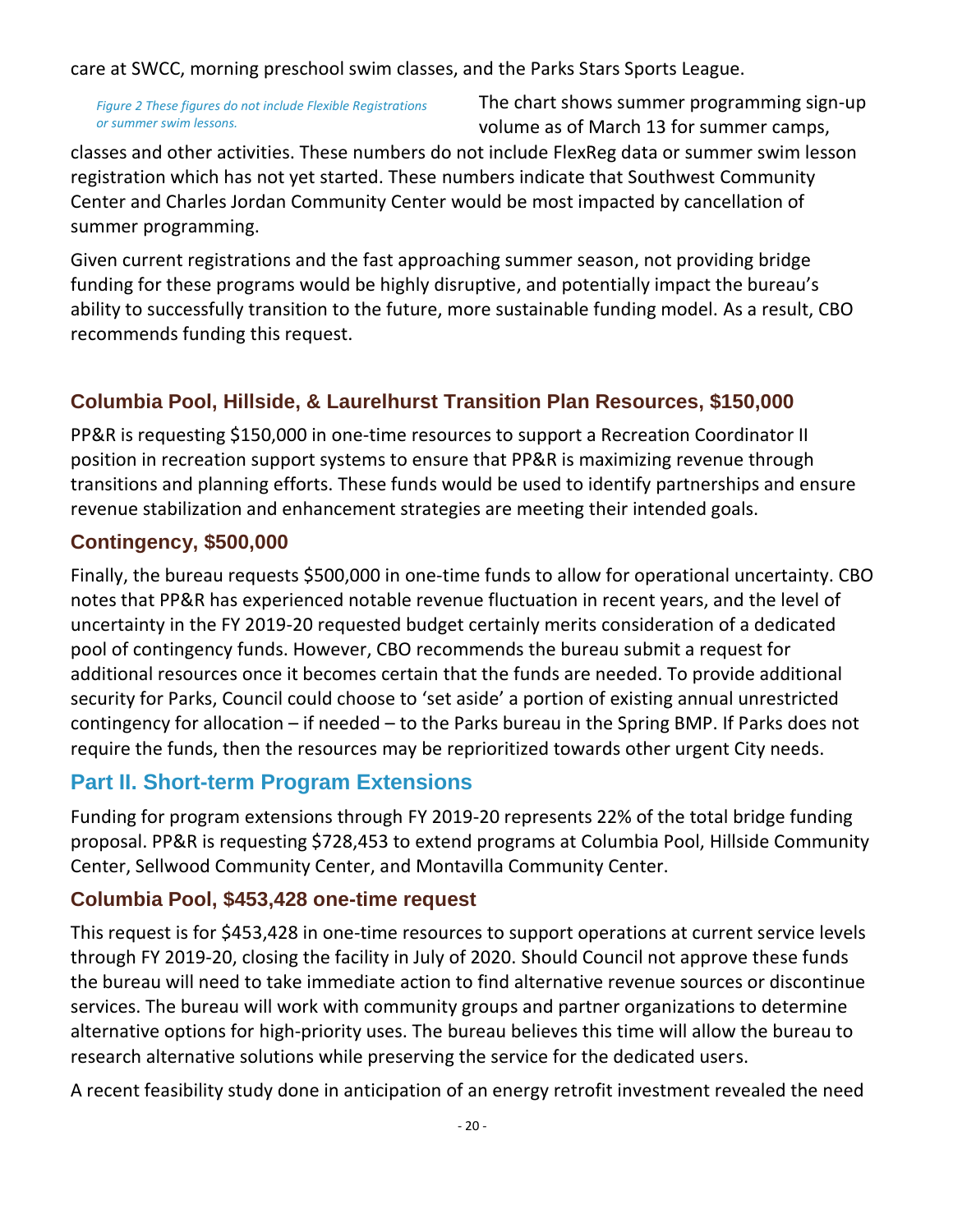for a new roof over the pool area, new pool filter, HVAC repairs, ADA upgrades and other facility components beyond useful life. According to PP&R, the estimate of major maintenance is \$2.0 million - \$5.0 million from a generic major maintenance cost estimate for a facility this size equates and an estimated \$90,000 per year is required for asset sustainment once in good condition.

In FY 2017-18 Columbia Pool had 2,642 unique users who visited a total of 58,560 times or an average of 22 times per user. Columbia Pool is used for competitive practice and swim meets by the Portland Interscholastic League (PIL), Roosevelt High School swim team, the Portland Aquatic Club (PAC) rents out the lap pool, and Rosa Parks Elementary School, in partnership with Portland public Schools (PPS) and PIL Athletics, also has swim lessons for their 3rd, 4th and 5th graders throughout the school year. Although there are alternative facilities in the area, Matt Dishman Community Center pool is 4 miles away, Pier pool is 3.4 miles away and Peninsula pool is 2.1 miles away, the bureau is concerned that they cannot meet the demand for service. These funds are requested to support efforts to identify partners to reroute service users in the short term.

Short-term cost saving options include implementing a lower level of service that would reduce expenses such as closing the pool on Sundays as considered in FY 2016-17 or increasing fees to match service levels.

The bureau has long-term plans of developing pool programming at the nearby Charles Jordan Community Center but the timeline for planning, design, and implementation would be more than 5 years. Without identified alternatives, the proposal to close the pool would need significant community engagement efforts to smoothly transition the pool out of service.

## **Sellwood, Hillside, and Montavilla Community Centers**

PP&R is requesting a total of \$205,025 in General Fund one-time resources to continue providing currently planned summer programming at Hillside (\$94,835), Sellwood (\$90,190), and Montavilla (\$20,000) community centers.

Current summer volume of registrants is based on Flexible Registration, or Flex-Reg, which allows campers to select the parts of a camp they want to attend. Approximately 415 regular registrants have signed up for camps and 6,013 FlexReg users have signed up. Since signups can vary in frequency and duration it is difficult to determine the exact number.

- **Sellwood.** Parks requests \$90,190 for summer programming bridge funds for Sellwood Community Center, which would support ongoing operations for programs that have registrants. Currently, the majority of summer registrants among these three facilities are registered for programming at Sellwood. So far, Sellwood has 361 regular signups and 5,222 FlexReg signups for programming in summer of FY 2019-20.
- **Montavilla.** Parks requests \$20,000 for summer programming at Montavilla Community Center. Most recent numbers (from March 13, 2018) indicate 45 regular signups and 688 FlexReg signups for summer programming at Montavilla.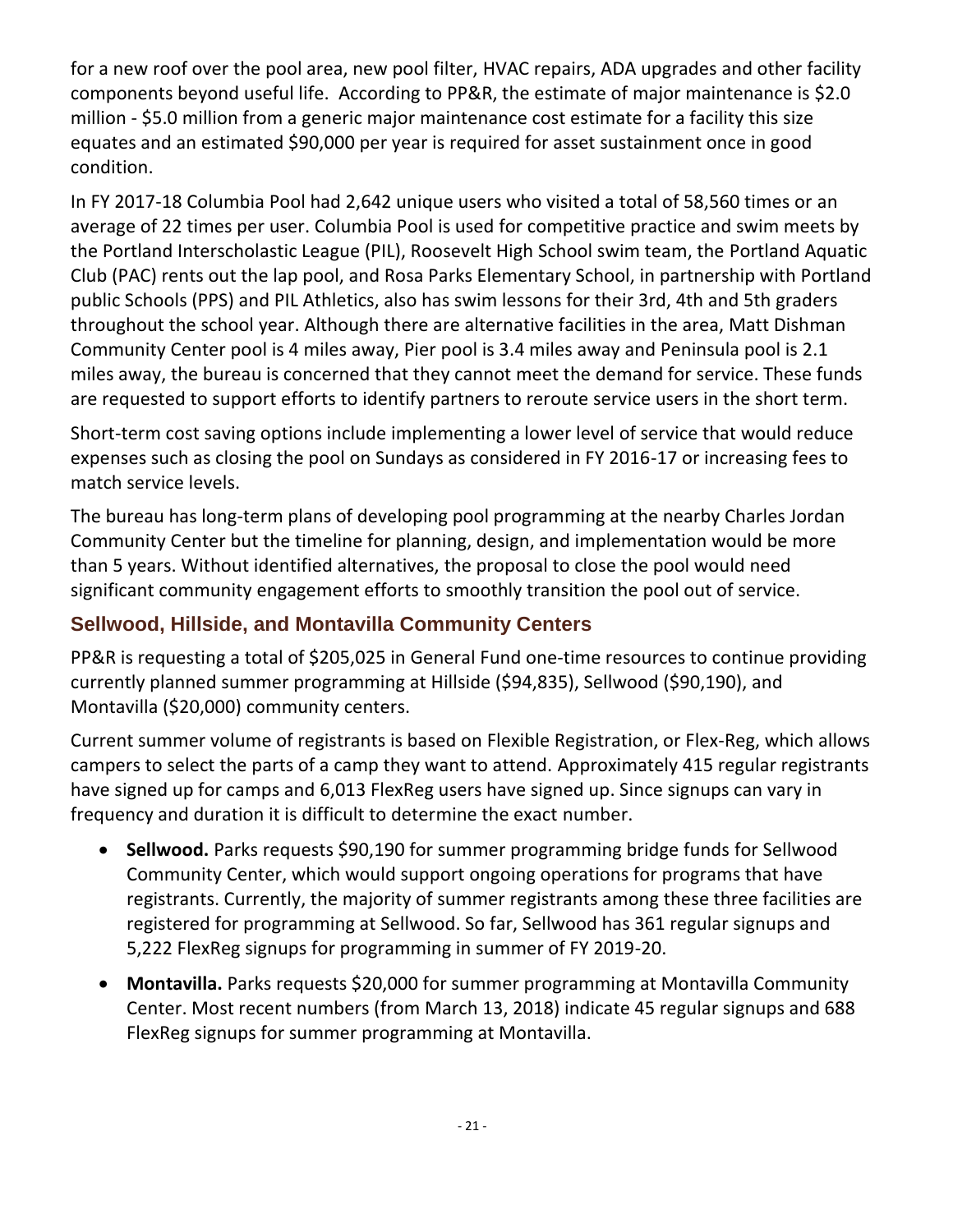- **Hillside.** PP&R requests \$94,835 for summer programming bridge funding at Hillside Community Center. Most recent figures show 9 regular registrations and 103 FlexReg
	- signups at Hillside for summer programming.

If this request is not funded, summer programming at Hillside, Sellwood, and Montavilla would be cancelled for summer 2019. Further, that the timing of budget decisions would mean that cancellations would happen late in the Spring.

Given current registrations and the fast approaching summer season, not providing bridge funding for these programs could be highly disruptive for those who have registered and made



*Figure 3 These figures do not include Flexible Registrations.*

plans for camps and classes. Council will need to weigh these factors, given the competing demands for one-time resources in this years' requested budgets.

# **Bridge Funding Recommendation Summary**

This year, CBO has only recommended allocating additional resources for those requests that CBO finds to be absolutely essential to the City's financial sustainability. These are requests where CBO has concluded that 1) should the request not be funded, the City will incur a direct and significant financial or legal cost; 2) the bureau is not able to absorb the cost within its existing appropriation without significantly jeopardizing the provision of core City services; and 3) the City's General Fund is the most appropriate resource - and the FY 2019-20 budget is the most appropriate time - to fund the request.

The Parks & Recreation Bureau, with limited time, has proposed significant reductions to their ongoing General Fund allocation in a thoughtful manner; prioritizing cost effectiveness, equity, and core bureau services. In proposing these sudden reductions, however, there is an intertwined need for some level of bridge funding to ensure a smooth and successful transition off the General Fund resources. Of these requests, the \$650,000 in funding for the Regional Recreational Transition Plan meets CBO's strict criteria to warrant CBO recommending the allocation of one-time funds to protect the financial sustainability of the City via the bureau's longer-term efforts.

CBO retains some questions regarding the long-term sustainability of the newly proposed MAC and CMC operational plan, given asset major maintenance needs, and notes that the precise work of the proposed revenue generating Recreational Coordinator position is as of yet undefined. However, CBO believes that the remaining \$1.35 million in transition plan bridge funds warrant consideration for Council funding, as they support the bureaus plan to reach a more financially sustainable future.